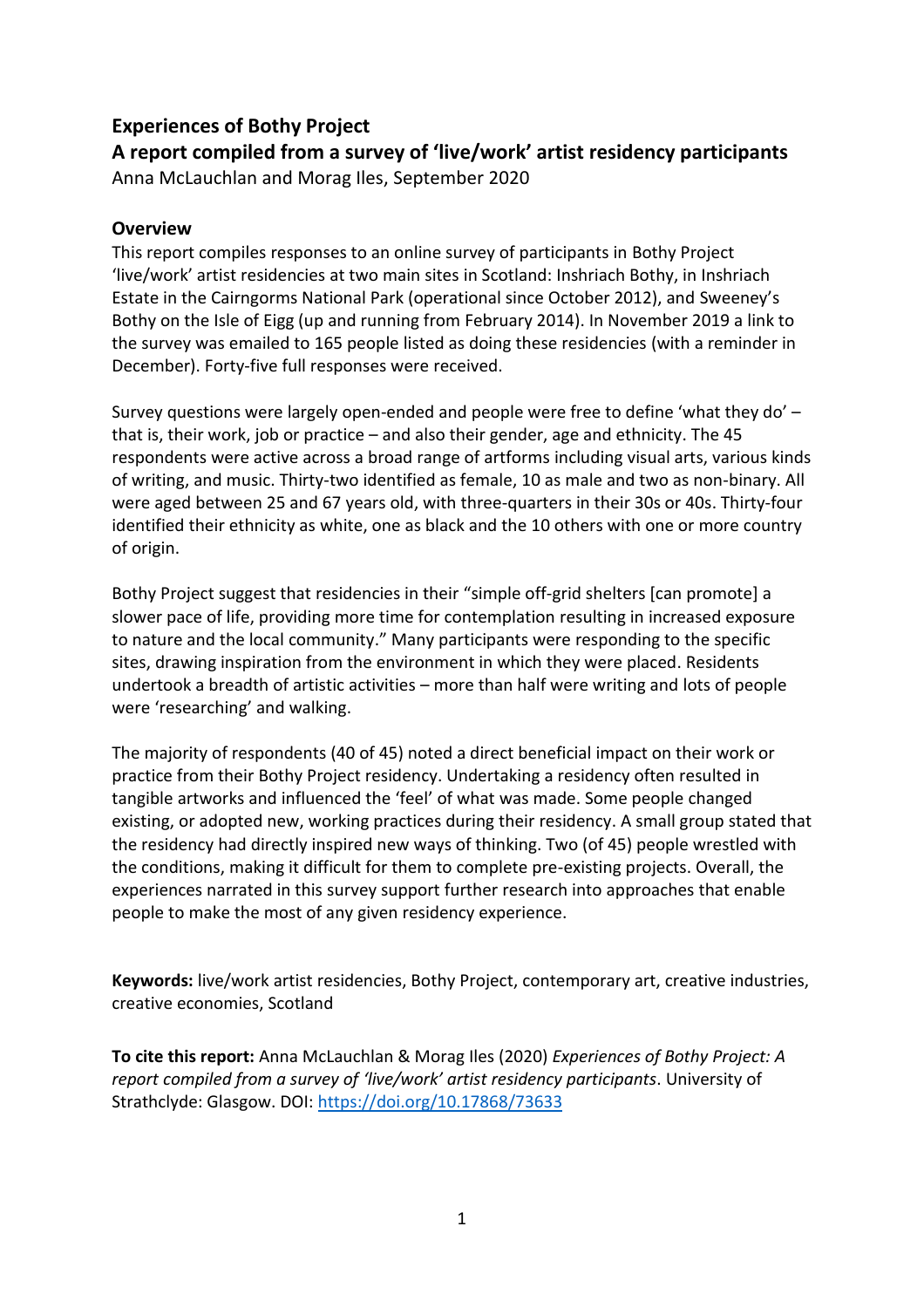#### **Table of Contents**

| Appendix 4: Time taken to complete the survey and further comments 28 |  |
|-----------------------------------------------------------------------|--|
|                                                                       |  |
|                                                                       |  |
|                                                                       |  |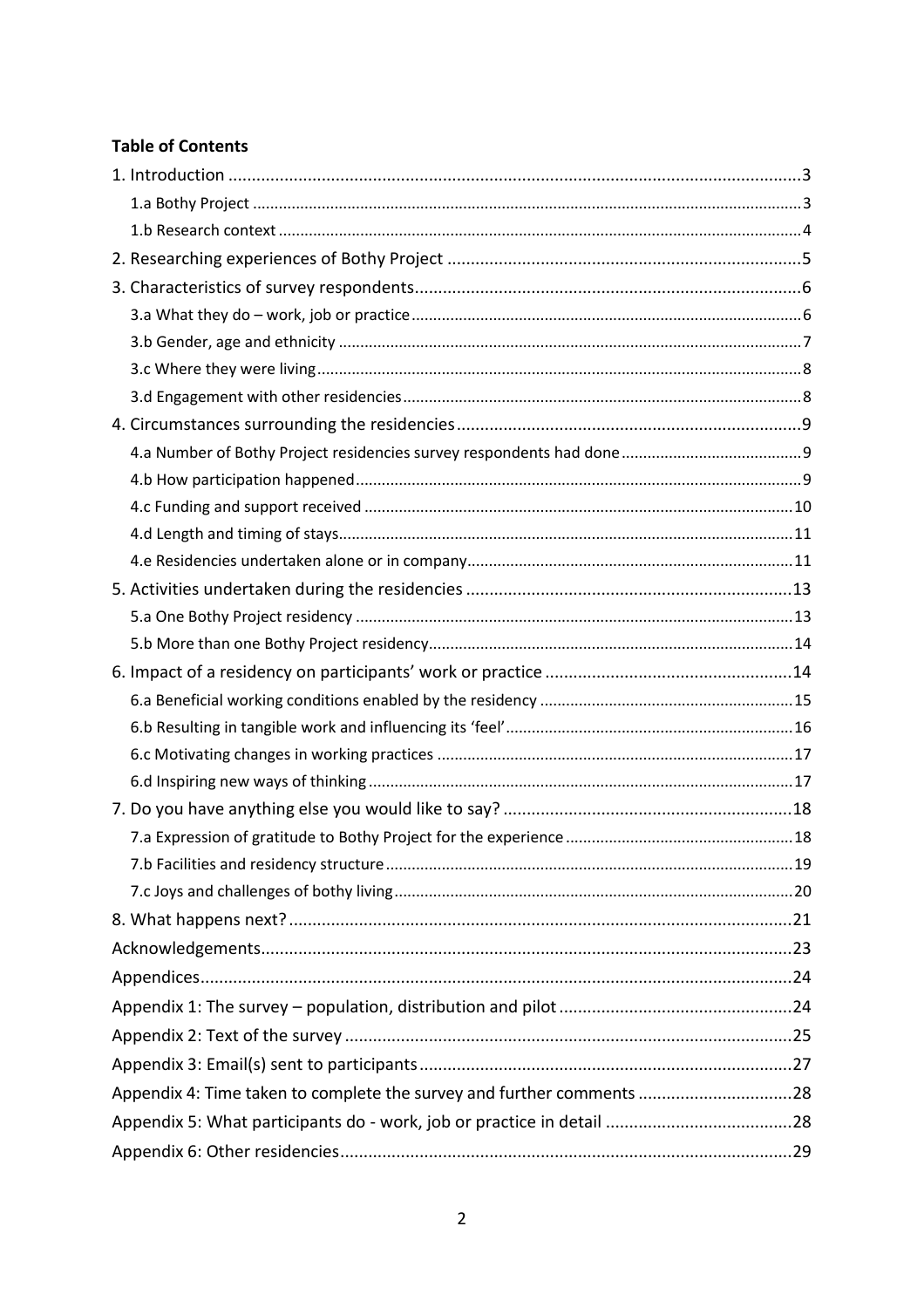### <span id="page-2-0"></span>1. Introduction

This report compiles 'Experiences of Bothy Project' drawn from a survey. A link to the survey was emailed to 165 residency participants in November and December 2019 and 45 responses were received. A pilot survey was conducted to help shape the questions (as explained in further detail in Section 2 and Appendix 1). As the final survey (Appendix 2) was very similar to the initial pilot the results from both are largely combined. Firstly, information about Bothy Project is provided (1.a) followed by the research context (1.b).

### <span id="page-2-1"></span>1.a Bothy Project

Bothy Project – initiated by artist Bobby Niven and architect Iain MacLeod – supports the development, creation and maintenance of off-grid residency spaces in Scotland. <sup>1</sup> There are three main sites: Inshriach Bothy, on Inshriach estate in Cairngorms National Park (operational since October 2012); Sweeney's Bothy on the Isle of Eigg (active since February 2014), and Pig Rock Bothy, initially in the grounds of the Scottish National Gallery of Modern Art in Edinburgh (from July 2014 to February 2020) but now in the process of being adapted prior to being moved to Assynt. 2

In 2012-13 Bothy Project also made 'The Walled Garden' in a vacant space by the Forth and Clyde Canal near Spiers Wharf in Glasgow; a wildflower garden and alternative outdoor performance and events space housing a residency in a shipping container bothy during summer 2013. Bobby Niven also makes bothy-like residency spaces as part of his broader artistic work, such as 'The Palm House' for 2017's Edinburgh Arts Festival or the Scriptorium for Arbroath 2020 (put on hold due to the COVID19 pandemic).

Bothy Project first became a limited company on 21 February 2011 and then was registered as a charity on 31 January 2018. "Under the new governance structure the organisation is looking to broaden the scope of events and activities in the locale of each Bothy Project bothy."<sup>3</sup> Consequently, it is useful for Bothy Project to gain an overview of engagement with the residency programme so far, activities undertaken by those resident and whether or in what way the residency impacted on participants' work or practice.

This research concentrates on Inshriach and Sweeney's because they allow for 'live/work' residencies where the studio or workspace is built into the accommodation. This is in contrast to Pig Rock Bothy in the Grounds of Modern One which was used as a place for engagement and activity – hosting artists' workshops, events and exhibitions – people did not live in Pig Rock Bothy and the residency aspect was primarily associated with schools or art students. 4 In Assynt Pig Rock Bothy will be fitted out to accommodate residential residences.

<sup>&</sup>lt;sup>1</sup> Details can be found at Bothy Project website: Bothy Project. 2020. About. <http://www.thebothyproject.org/about/>

<sup>&</sup>lt;sup>2</sup> Pig Rock Bothy was commissioned as part of GENERATION: 25 Years of Contemporary Art in Scotland. Pig Rock was intended to be at the Scottish National Gallery of Modern Art for the length of the exhibition – a media source indicates that this was from July 31 to the end of October 2014 (Anonymous. 2014. Arts News. The Herald (Glasgow) July 30 Wednesday, 1<sup>st</sup> Edition.). In the end it stayed for six years.

<sup>&</sup>lt;sup>3</sup> Bothy Project. 2020. About. <http://www.thebothyproject.org/about/>

<sup>4</sup> Largely through Edinburgh College of Art, Edinburgh College and the Glasgow School of Art Sculpture and Environmental Art programmes.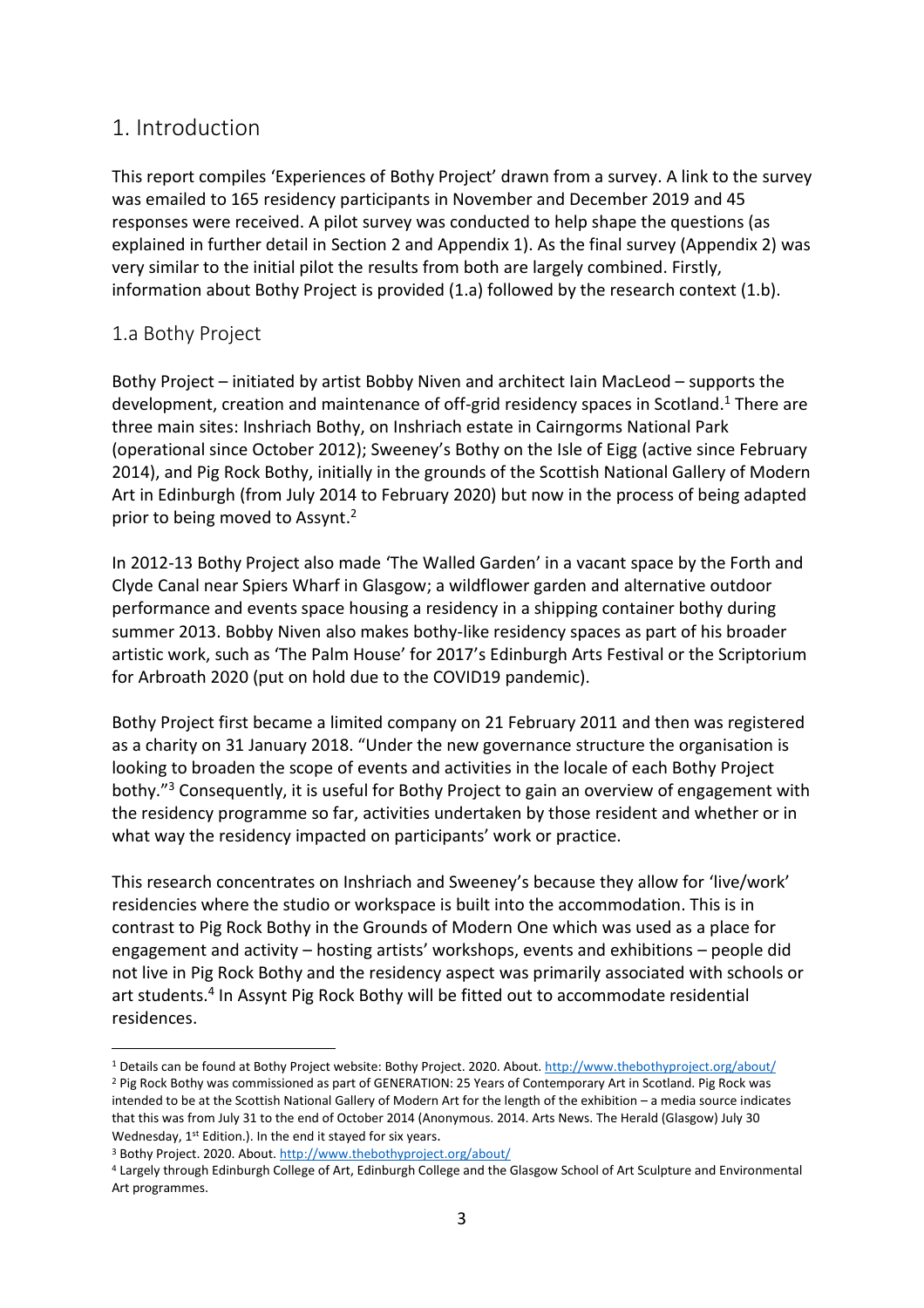Residencies at Inshriach or Sweeney's are organised and funded through three loose programmes: a 'partnership programme' where larger cultural organisations send artists of their choice on a residency (including the Royal Scottish Academy, BALTIC Centre for Contemporary Art and Outset Scotland); a 'funded programme' where Bothy Project fundraises to programme residencies (so far supported by the William Grant Foundation and Hope Scott Trust); and a subsidised 'self-directed' programme for which artists can apply and then self-fund their residency (potentially then seeking support from other sources).<sup>5</sup>

Bothy Project owns all three of its bothies, but not the associated land on which the bothies are sited. Bothy Project has an historical arrangement with both Inshriach Estate and Lucy Conway (Eigg Time) on whose croft Sweeney's Bothy sits; each landowner has sole use of the bothies for six months of the year, letting them to the public and retaining the profits from this operation. Visitors' books and anecdotal conversations suggest that these private lets often involve artistic activities.

### <span id="page-3-0"></span>1.b Research context

The starting point of this research was different for each author. Morag Iles is doing a PhD analysing artist residencies in collaboration with Bothy Project, Cove Park and The Work Room. That PhD is funded by the Scottish Graduate School of Arts and Humanities (SGSAH) through the Arts and Humanities Research Council (AHRC). At the point of writing this report, Morag is yet to visit Inshriach Bothy and Sweeney's Bothy.

In March 2019 Anna McLauchlan stayed at Inshriach then travelled on to Sweeney's Bothy during a William Grant Foundation funded residency (with support for travel from the Scottish Society for Art History); this informed an editorial role for Bothy Project's New Writing Project and motivated Anna's desire to further study the organisation. When made aware of each other's work the authors chose to collaborate. Anna's responses to the pilot survey (see Appendix 1) have been integrated into this report.

This compilation of survey responses is part of a larger piece of research that brings together then draws from:

- an outline of who was resident at Inshriach and Sweeney's and when (referred to as the 'record of residencies');
- blogs written by participants as a condition of their residencies;
- visitors' books;
- related journalism and academic texts.

Blogs, visitors' books, related journalism and academic texts all document experiences of these residencies. Blogs are publicly accessible from the Bothy Project website and related journalism and academic texts can be found using online search engines. However, visitors' books remain at bothy sites and can only be accessed as a visitor or with permission from Bothy Project. There is likely to be a gap between when someone does a residency and their blog post, whereas contributions to the visitors' books are made when people are staying

<sup>&</sup>lt;sup>5</sup> In the early days of each bothy people helping to construct the buildings were given residencies in return for that work.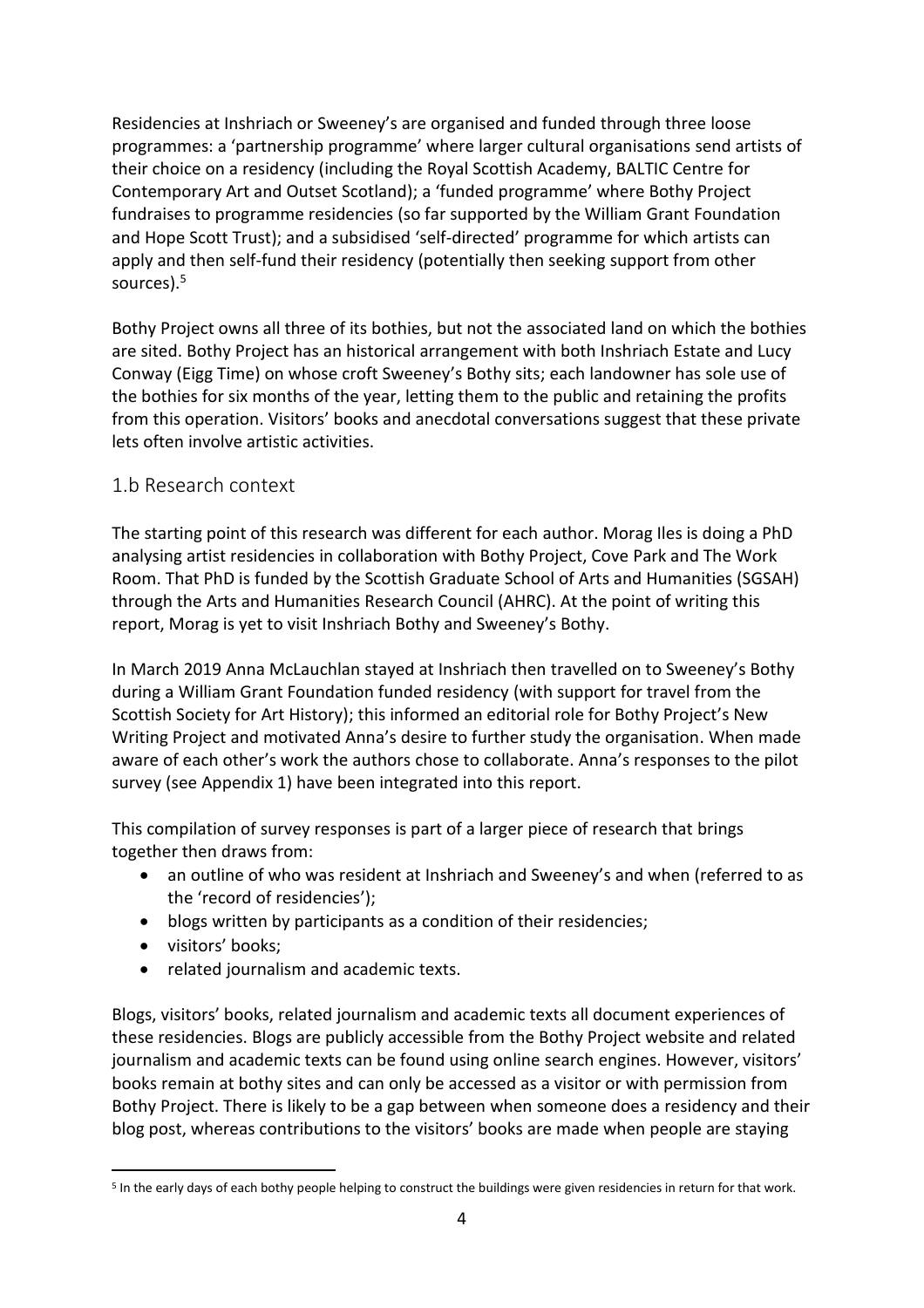either at Inshriach or Sweeney's. A survey adds to this already existing information by soliciting direct reflection about participants' residency experiences that in some cases came several years after the visit (as discussed in Section 4.c in relation to the 'length and timing' of the residencies).

Textual survey responses are more straightforward to report on than the blogs and visitors' books which regularly bring together words and images and in some instances film. Therefore, this initial report combines details from the record of residencies with responses to the survey. Of the 45 people that responded to the survey 38 said they would be willing to be interviewed about their residency experience (Appendix 2, Q.16); thus, the content of this report may inform interviews.

This report details the characteristics of survey respondents (Section 3) and the circumstances surrounding the residencies (Section 4). It then moves onto more substantive findings including: activities undertaken during the residencies (Section 5); the impact of a residency on participants' work or practice (Section 6); and responses to the question 'Do you have anything else you would like to say?' (Section 7). This report concludes with some suggestions for what could happen next (Section 8). It begins by setting out the approach taken to researching experiences of Bothy Project.

## <span id="page-4-0"></span>2. Researching experiences of Bothy Project

People who had done Bothy Project residencies had to be identified then contacted for this research. The first author put together a 'record of residencies', that is, a spreadsheet containing an overview of who undertook each residency, its location, the start and end date together with details about whether, or in what way, each residency was funded (see Appendix 1). This record listed 316 residencies, with 169 at Inshriach and 147 at Sweeney's from their opening until December 2019. Assessing the total number of *residents* is more complex; often one person was listed as resident, sometimes two, whereas it was evident from visitors' books and blog posts that people often brought friends or partners with them.

To take account of privacy and GDPR, representatives of Bothy Project sent out the pilot (11 November 2019) and final survey (active from 23 November through December 2019). The survey was likely received by a total of 165 people, from which 45 responses were returned: six from a pilot and 39 from the final survey (full information is available in Appendix 1). Survey questions were designed to find out about residents' experiences of Bothy Project and the potential impact of the residencies on their work or practice.

The survey formed part of a broader research plan (see Section 1 above) given ethical approval from the College of the Arts at the University of Glasgow: the ethics committee reviewed the questions (Appendix 2), a draft of the contact email (Appendix 3) and other elements of the research (including the potential for follow-up interviews). Survey responses will inform different kinds of writing, including this report, academic journal articles and Morag Iles' PhD thesis.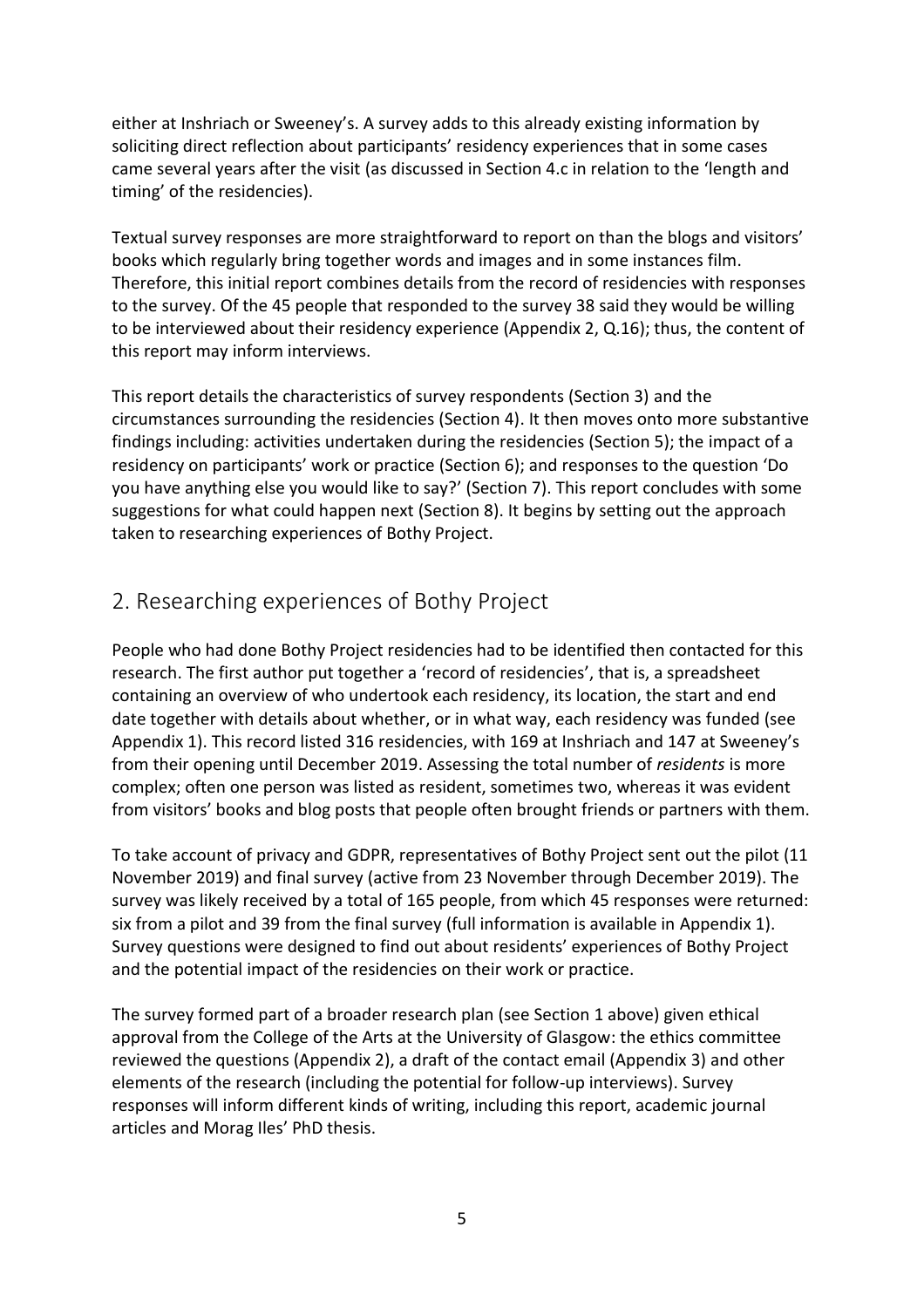What the survey reveals rests on what responses were received – which depends on why people 'self-select' to participate and what subsequently shapes the content of their response. Firstly, there are at least three forms of self-selection that determine whether or not someone takes part in the survey:

- people often self-select to do the residency in the first place. That is, because they want the experience it offers of "a slower pace of life" and "increased exposure to nature and the local community"<sup>6</sup>;
- people with strong feelings 'lovers' or 'loathers' are more likely to participate in the survey, and;
- people that feel they have something relevant to say are more likely to complete the survey. For example, one person did not finish the pilot because they were not currently a practicing artist and were uncertain about how to respond to a related question (see Appendix 2, Q.9).

Self-selection shapes the content of responses and so does the overall framing of the research. A link to the survey was sent via an email from Bothy Project (Appendix 3) which also included information about a collection of online texts [Take Yourself Out of Your Usual](https://mapmagazine.co.uk/issues/issue-53-take-yourself-out-of-your-usual-structure-new-writing)  [Structure,](https://mapmagazine.co.uk/issues/issue-53-take-yourself-out-of-your-usual-structure-new-writing) edited by this report's first author. This was included to communicate this researcher's first-hand understanding of Bothy Project. This, and other circumstances, could influence what a respondent said. For example, after completing the pilot someone texted the first author: "I'd had a strong coffee and was free associating a bit when I filled it in  $-$  it might be a bit intense or something! Hope it can be useful anyway."

Surveys are normally filled out in haste and responses are not normally revised, leading to repetition and slight lapses in grammar. Where applicable, quotes were edited to allow the text to flow while maintaining the sentiment of the response. Within the text of this report the numbers (in brackets) indicate how many people gave a particular response. For example, "one-third (16) of the participants" means 16 of the 45 participants.

# <span id="page-5-0"></span>3. Characteristics of survey respondents

A number of survey questions were targeted at giving an overview of the participants' characteristics. Rather than supply a set of prescriptive responses, people were given freedom to define 'what they do' (3.a) together with what are known as the administrative categories of gender, age and ethnicity (3.b). Alongside this, information was sought about where people were living at the time of undertaking the residencies (3.c).

### <span id="page-5-1"></span>3.a What they do – work, job or practice

The participants' description of what they do – that is, their job or practice that informed the reasoning behind them doing a Bothy Project residency – spanned art and design, with some involved in writing and literature (scriptwriting, playwriting and/or poetry) and music. No person directly defined themselves as working with dance or movement, although it was evident from responses to other questions (for example someone had done a dance

<sup>&</sup>lt;sup>6</sup> Bothy Project. 2020. Residencies.<http://www.thebothyproject.org/residencies/>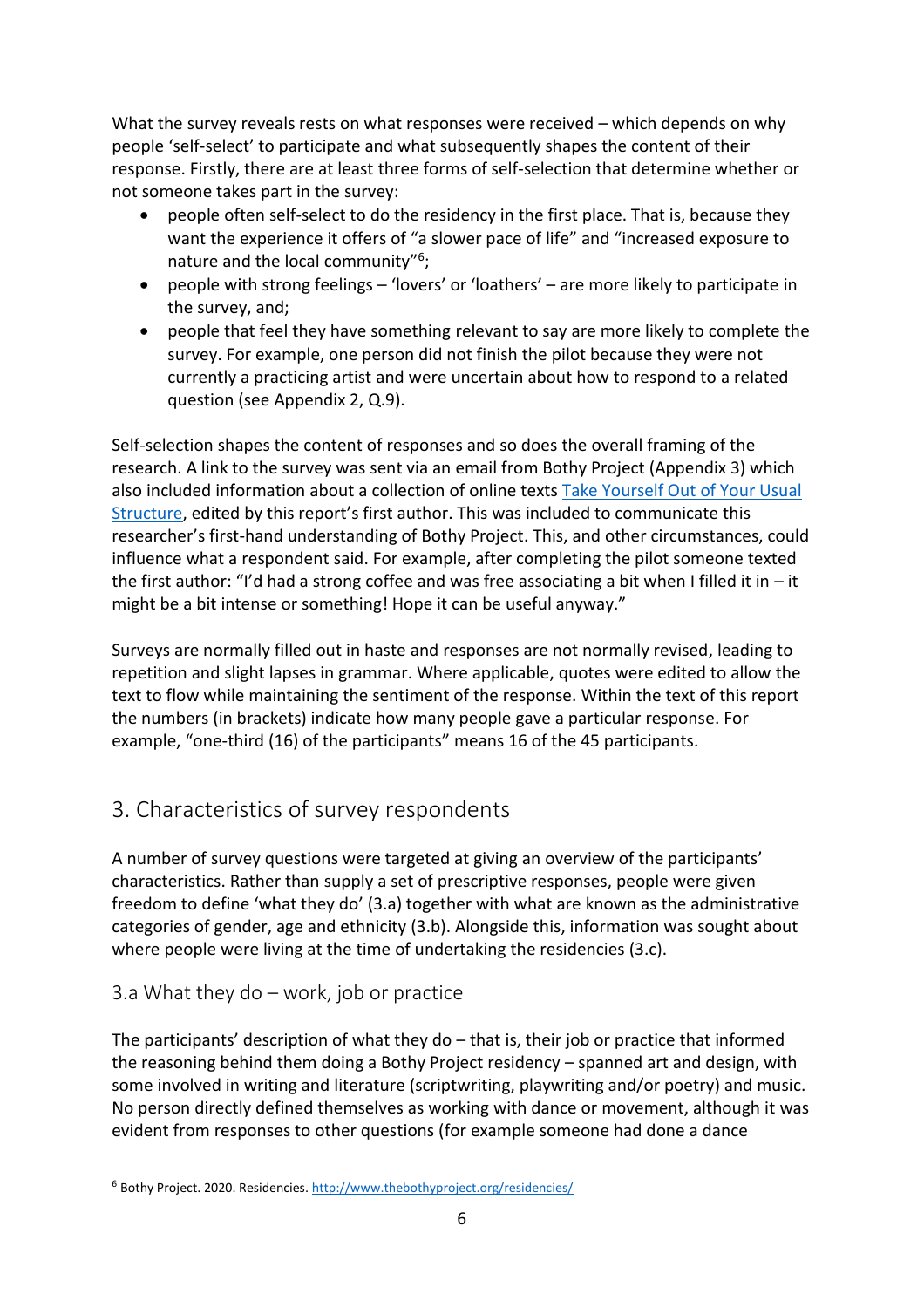residency – see section 3.d) that this was a component of some people's practice. The responses cluster into a rich mosaic – a short summary follows with a full overview in Appendix 5.

Of the 45 people who participated in the survey; 29 people identified themselves with one activity, 13 people listed two and three people noted three activities as describing their job and/or practice. In total 21 people directly cited the term 'artist' as at least one of their activities, with a further 21 listing activities associated with artistic practice and/or work in the arts. These associated practices cover a broad spectrum of artistic forms and activities, including, but not limited to: music, writing, curation and arts administration. This is coherent with Bothy Project's ambition to offer "opportunities for artists and other creatives to conduct residencies in unique and inspirational environments."<sup>7</sup> Another 13 people cited activities relating to academia or research-orientated work as at least one of their 'roles'/reasons for taking part in a residency.

<span id="page-6-0"></span>3.b Gender, age and ethnicity

#### *Gender*

All 45 people responded to the question 'What gender do you identify as?' (Appendix 2, Q.17) with 32 identifying as female (one of whom wrote 'woman' and one other said that they would be seen as female but did not really identify as such) and 10 as male. Two people stated 'non-binary'.

#### *Age*

All 45 participants answered 'What is your age?' (Appendix 2, Q.19) with a number. At the point of taking part in the survey (November/December 2019) ages were in the range of 25 to 67 years old. Results were tabulated into decades – with three people in their 20s (that is between 20 and 29), seventeen in their 30s, sixteen in their 40s, six in their 50s, and three in their 60s. So, three-quarters of the people who responded were aged between 30 and 49 when taking part in the survey.<sup>8</sup>

#### *Ethnicity*

Of the 44 people (of 45) who responded to the question 'What ethnicity do you identify as?' (Appendix 2, Q.18) one identified as black and 34 as white.<sup>9</sup> Eight people chose to identify with one or more countries of origin: three were Scottish and the others stated that they were British, Danish, Irish, Guyanese British and Swedish. One identified with the regional designation 'Western European'.

<sup>7</sup> Bothy Project. 2020. Residencies[. http://www.thebothyproject.org/residencies/](http://www.thebothyproject.org/residencies/)

<sup>&</sup>lt;sup>8</sup> One participant specified a difference between their age now and when they did the residency (they are now a year older). This surfaces an issue – that people who had done residencies in 2013 were potentially seven years younger than they reported in the responses to the survey.

<sup>9</sup> Thirteen of the 34 just identified as 'white', nine as 'White Scottish', five 'White British', one 'White Irish', one 'White British-Irish-European' and one 'White European'. Three identified as 'Caucasian' which is widely held to mean 'White Western-European' and another as a Pakeha, or white New Zealander.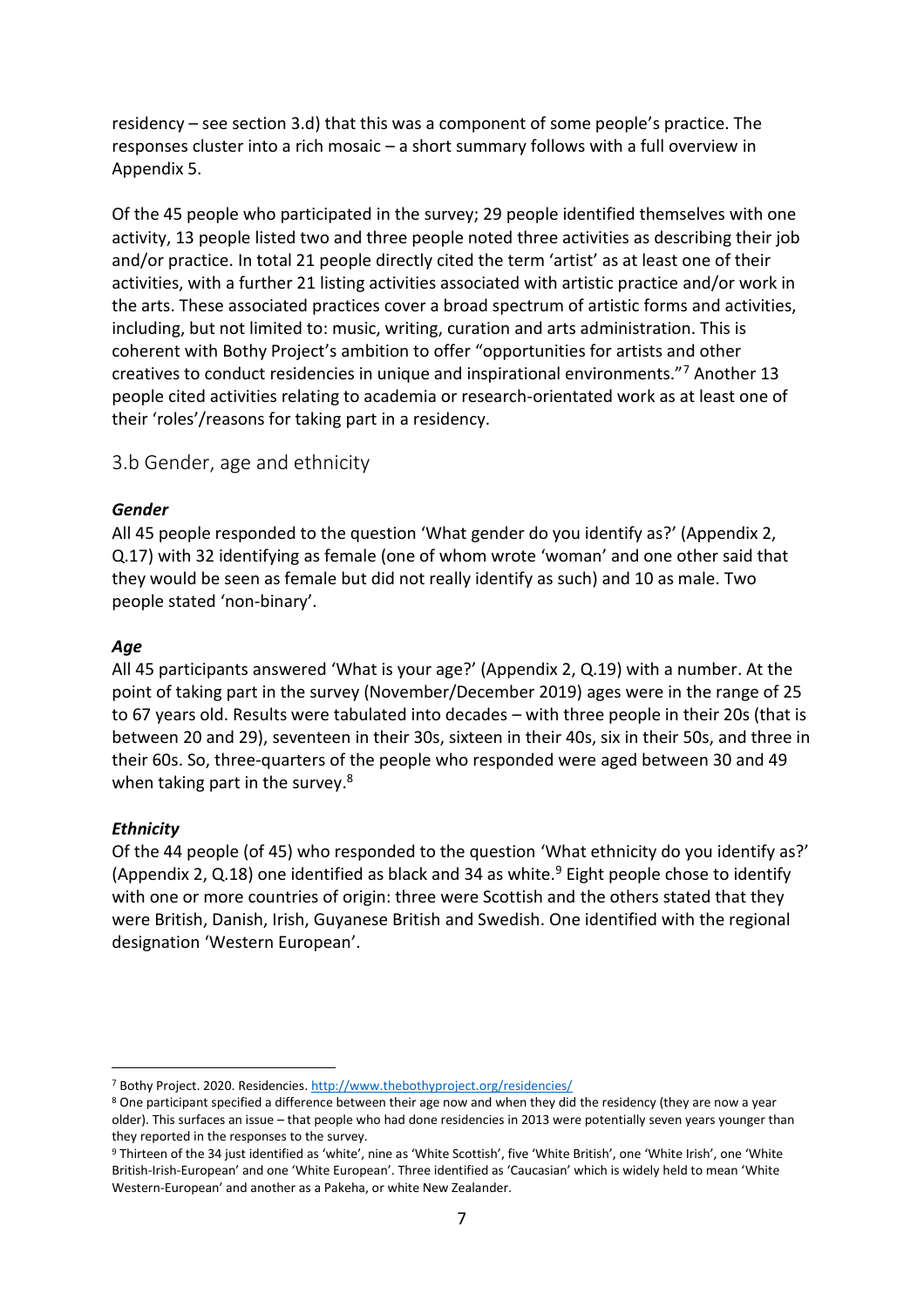### <span id="page-7-0"></span>3.c Where they were living

All 45 participants responded to the question 'Where were you living at the time you undertook the/each residency? (city, country)' (Appendix 2, Q.12):

- Thirty were living in Scotland: Glasgow (10), Edinburgh (7), Huntly (2), Perth (1) and Kilmacolm (1). Others listed regional areas rather than distinct places: Galloway, Midlothian and 'near Inverness';
- Nine respondents were living in England: London (7), Cambridge (1) and Brighton (1);
- Six were living outside of the UK, with three from Scandinavian countries; Sweden (2) and Denmark (1) and three from North America.

#### <span id="page-7-1"></span>3.d Engagement with other residencies

Of the 45 participants, 35 had taken part in another residency programme (Appendix 2, Q.13 and Q.14); this might condition their experience of a residency with Bothy Project. A follow-up question (Appendix 2, Q.14) asked people to list the residency or residencies they had taken part in. Of the 83 *distinctly different* residencies mentioned<sup>10</sup>, 36 were in the UK and 47 were in countries outside the UK. Of the 35 that had taken part in other residency programmes, 25 had done between one and three other residencies, 10 people had done four distinctly different residencies or more. Only some participants listed when the residency opportunities took place. Appendix 6 provides an expanded overview of the following summary, including the names of residency sites or (where applicable) programmes:

#### *UK residencies*

- The 35 residencies were in Scotland (23), England (10), Northern Ireland (1) and Wales (1).
- Several Scottish residencies were listed a number of times: Hospitalfield (11), Cove Park (9), Hawthornden (3), Scottish Sculpture Workshop (3), and different residencies managed by WASPS (2). See Appendix 6 for further details.

#### *Residencies outside the UK*

- Forty-three residencies were listed in countries outside the UK
- Twenty-two were within the European Union: Austria (3), Estonia (1), France (2), Germany (2), Greece (1), Ireland (2), Italy (3), Portugal (2), Spain (1), Sweden (4) and The Netherlands (1).
- A further three were in countries that either are within the European Economic Area (Norway (2)) or have access to the EU single market (Switzerland (1)).
- A further 17 residencies were also referred to in Australia (5), Canada (3), India (1), New Zealand (1), Russia (1) and the USA (6).
- One of the residencies listed Kadist Art Foundation but did not specify whether this was undertaken in Paris, San Francisco or in both locations in which the foundation operates.

<sup>&</sup>lt;sup>10</sup> Some listed the title of the programme that they were being funded for, whilst others only stated the name of the venue which was hosting the residency. One participant noted what they were working on when they undertook the residency and then where this work was exhibited. Not all participants identified when the residency opportunities took place.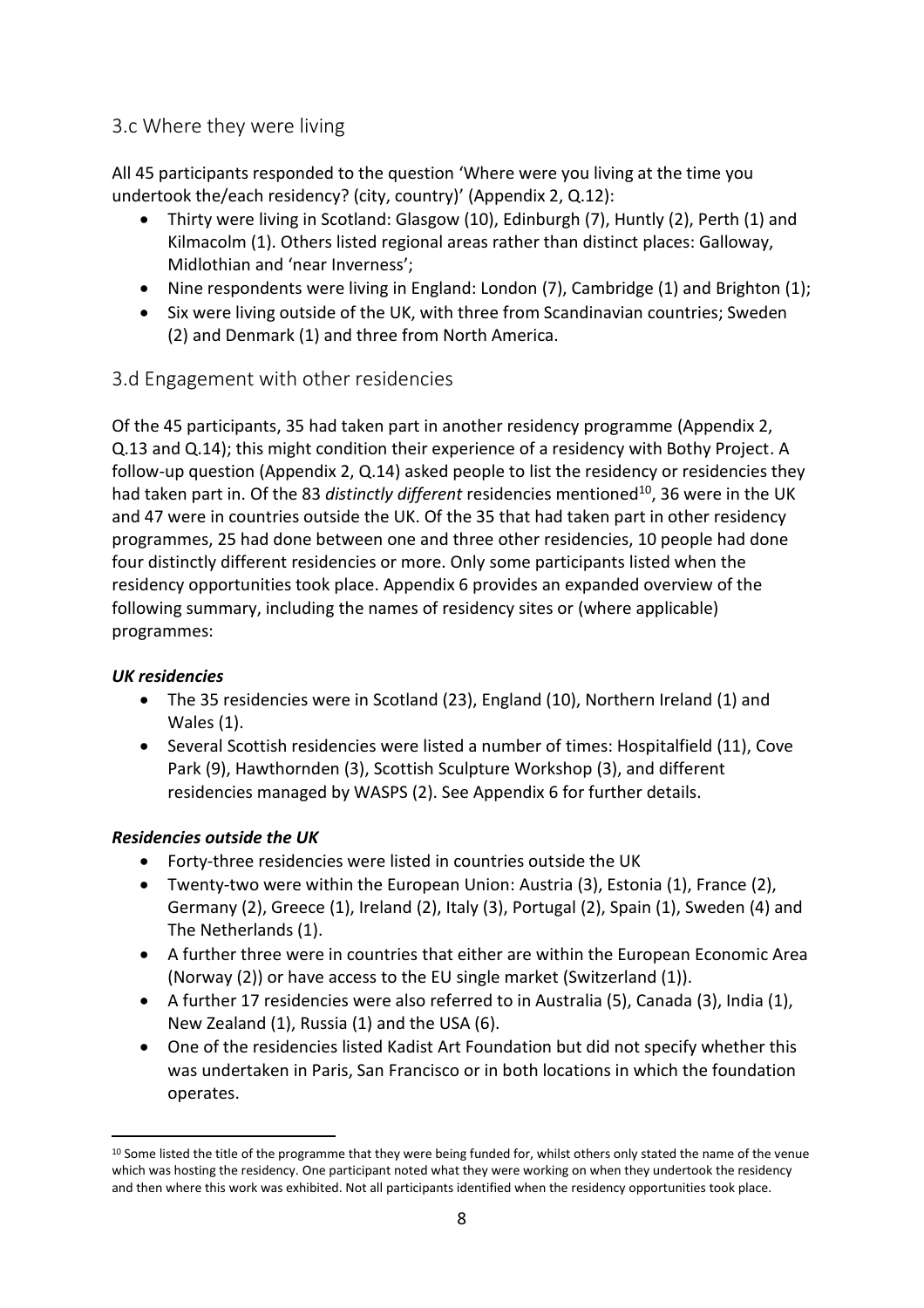## <span id="page-8-0"></span>4. Circumstances surrounding the residencies

Circumstances surrounding participants' residency experience can condition the impact of the residencies on their work or practice. Such circumstances include: the number of Bothy Project residencies survey respondents had done (4.a); how they 'happened upon' the residency (4.b); funding and support received (4.c); the length and timing of their stay (4.d); and whether the residencies were undertaken alone or in company (4.d).

### <span id="page-8-1"></span>4.a Number of Bothy Project residencies survey respondents had done

Of the 45 people who responded, 40 had done one Bothy Project residency only (as determined by responses to Appendix 2, Q.4 and Q.5). Four out of the five people who had done more than one residency (or been resident in both Inshriach and Sweeney's) were part of the six-person pilot. One participant had undertaken a residency as part of 'The Walled Garden' and two Sweeney's residencies.<sup>11</sup>

One respondent, who had done one residency split across the two sites, beginning with Inshriach, said one experience fed into the next. Similarly, another person stated, "I always knew I wanted to do both residencies - Eigg and Inshriach - and the former helped me prepare for the latter in terms of expectations!"

Another participant had been on four Bothy Project residencies over a four-year period; twice in Inshriach, once in Eigg and then again in Inshriach. What kept them returning was "the lack of requirement for an 'outcome' and being left alone/privacy". The residencies were "important times" and they said, "having done it once, I knew how beneficial it would be to go back."

### <span id="page-8-2"></span>4.b How participation happened

Participants were asked 'How did you happen to do the residency/residencies? (e.g. did you apply to a particular opportunity or were you invited? If so by whom?)' (Appendix 2, Q.6).

Of the 40 participants that had taken part in one residency:

- Twenty-three explicitly stated that they 'applied' for the opportunity, with six of those individuals referencing the platform where they saw the opportunity advertised<sup>12</sup> and one person identifying that they 'responded' to an open call.
- Seven participants directly stated they had been 'invited' to take part. Invitations were listed as coming from people associated with or working for Bothy Project - the staff team including Bobby Niven and Luke Collins; collaborating artists such as Alec Finlay (artist collaborator on Sweeney's Bothy), Katy West (Independent Curator, Pioneers Project) - or partner organisations such as 'Lifeoffthegrid.net'. One participant had been invited to do a project with Deveron Arts, which led to the residency.

<sup>11</sup> Another person did say they had done more than one Bothy Project residency. However, the first took place in Italy and seems to be an associated opportunity rather than a Bothy Project residency in itself.

<sup>12</sup> Platforms referenced included Bothy Project newsletter, 'an article', Instagram, Creative Scotland and friend/colleague.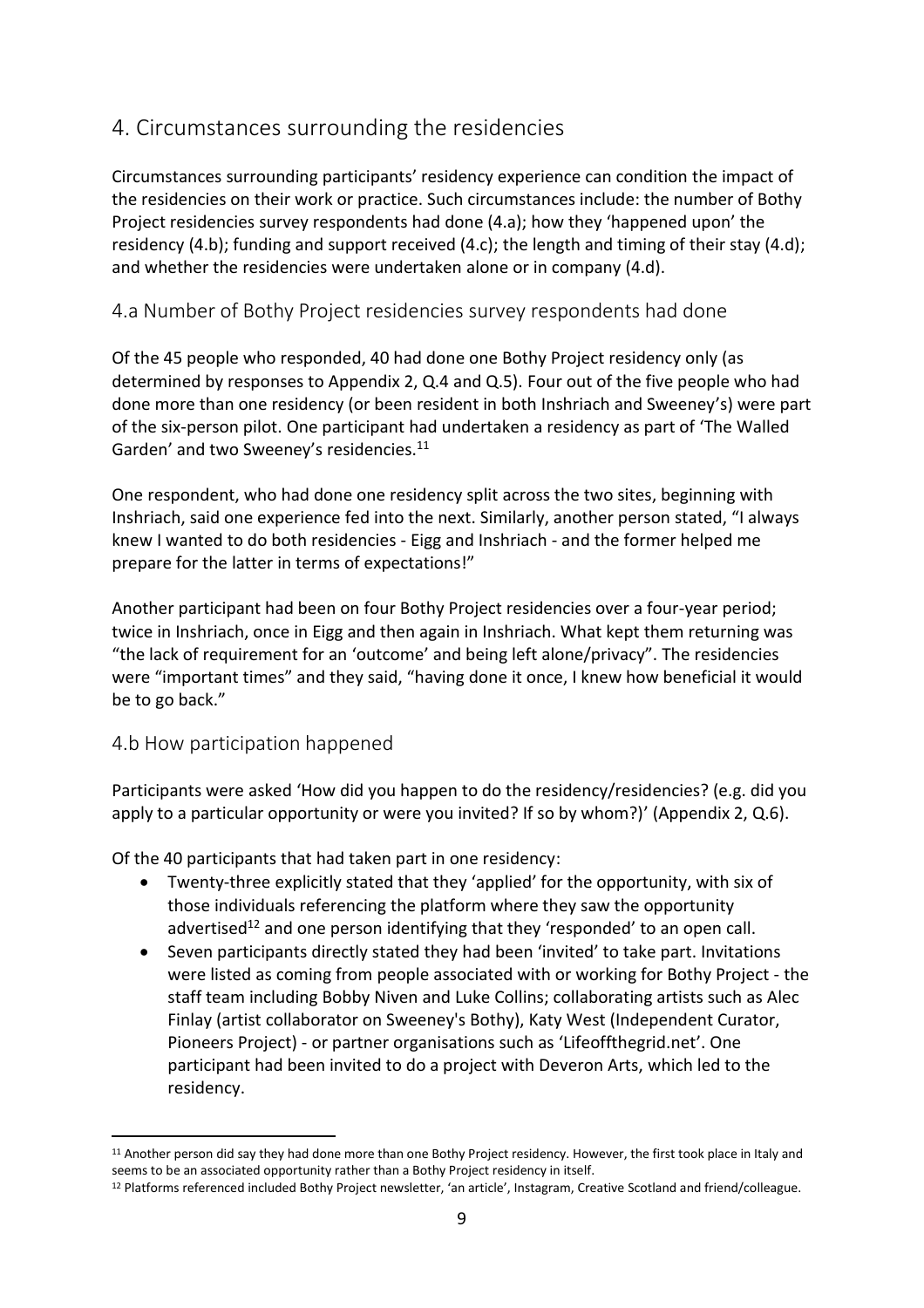- Six participants did not state whether they were invited or applied, instead they documented how they 'found' the residency i.e. via 'internet search' or on the ResArtis website.<sup>13</sup>
- One person already knew Eigg from previous visits and said they wanted to change their relationship to how they spent time on the island to 'focus' on their practice.
- One participant said they were 'awarded' a residency. However, it is unknown if this was an award via application.
- Two participants named other partners in response: 'TOAST' and 'Edinburgh Sculpture Workshop (ESW)'. 14

Of the five people who had done two or more Bothy Project residencies there was a mixture of responses: one had applied, one had been invited and two had supported the development, design and/or building of Sweeney's and had then undertaken a self-directed residency in Inshriach. The person who had done four residencies emailed Bothy Project directly, making the most of available slots and/or cancellations.

### <span id="page-9-0"></span>4.c Funding and support received

The introduction (Section 1.a) outlined that the residencies at Inshriach and Sweeney's are organised and funded through three programmes: a 'partnership' residency sponsored by a cultural institution; a 'funded' residency, which an individual is invited to take part in or applies to via open call; or a 'self-directed' residency, that is offered at a subsided rate in response to an open call, applications then go through a selection process. The record of residencies contains details about funding. However, it is not clear whether this list is comprehensive. Thus, participants were asked 'How or in what way was your residency/residencies supported? (e.g. funding through Bothy Project via a specific funder, self-funded by a payment to Bothy Project)' (Appendix 2, Q.7).

Of the 40 participants that had undertaken one residency, 19 identified themselves as being directly funded in some way, with details including that:

- Six were funded by Bothy Project through an award from the William Grant Foundation (through two different awards) and two by the RSA (Royal Scottish Academy) Residencies for Scotland programme.
- Five took part in residencies sponsored by partner organisations: Deveron Arts, Edinburgh Sculpture Workshop, Lifeoffthegrid.net, TOAST and Winsor and Newton.
- Two other people listed Bothy Project as their funder with one specifying it was through 'Pioneers' – a Bothy Project commission for Bothy Stores<sup>15</sup> – and another as "time and space".
- Three appeared to be part-funded in some way through Bothy Project: the cost of accommodation was covered; it was noted as "subsidised", or; the residency was undertaken in collaboration with their university, an employer – the participant recalled "that the two were inter-related."

<sup>&</sup>lt;sup>13</sup> ResArtis is a worldwide network of over 700 artist residencies, in 85 countries, supporting and advocating for the residency field. Please see ResArtis. 2020. Website. <http://www.resartis.org/en/>

<sup>&</sup>lt;sup>14</sup> The TOAST residency was advertised as a funded residency in collaboration with Bothy Project. The residency in partnership with Edinburgh Sculpture Workshop was open to ESW members only.

<sup>15</sup> Bothy Project. 2020. Pioneers[. https://www.bothystores.com/products/pioneers/](https://www.bothystores.com/products/pioneers/)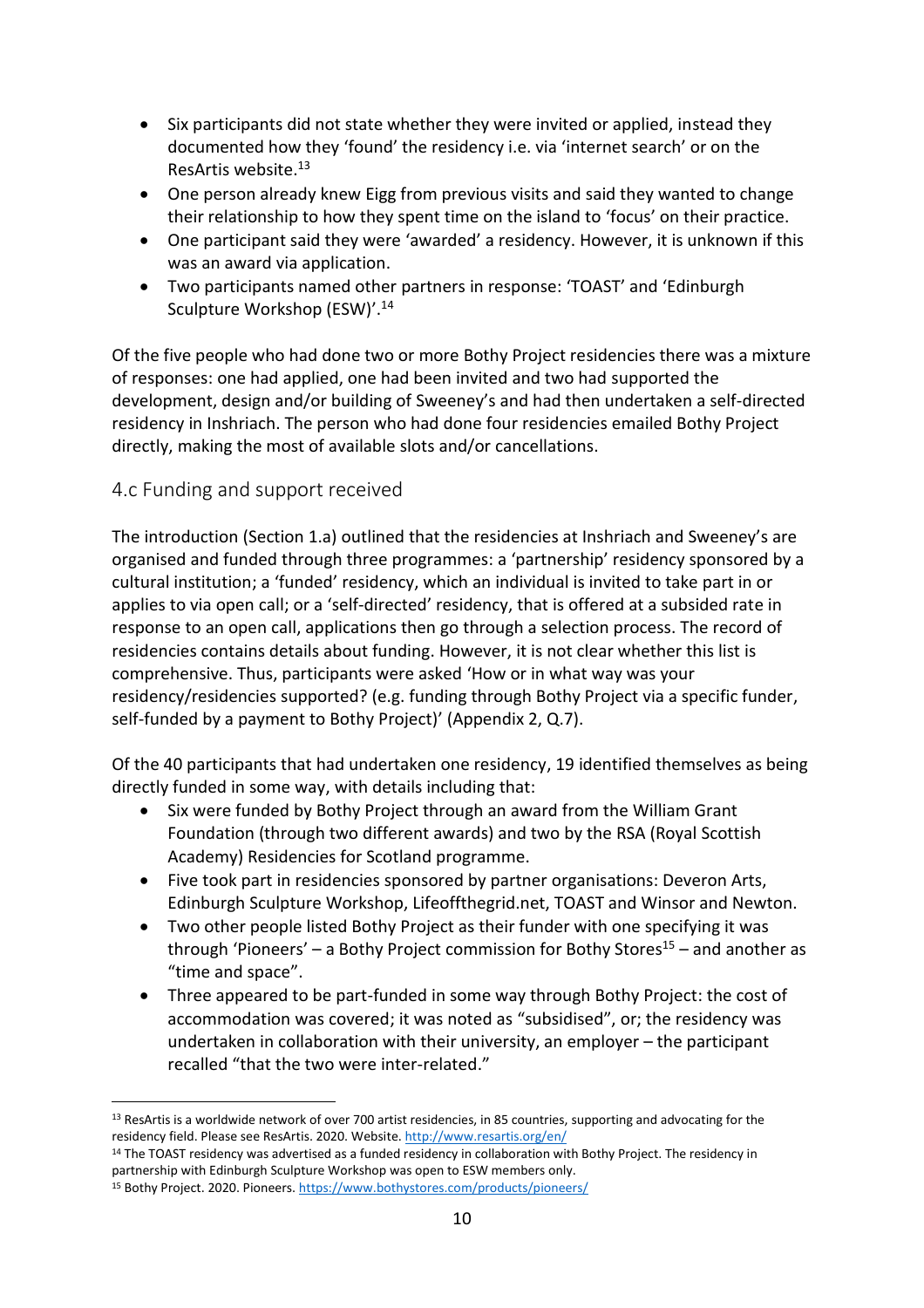- One had gained a grant from the Danish Arts Council although this was to support a self-directed residency.
- Two people provided no further details.

Twenty-one participants listed that they were self-funded with three people referencing how they were supported to make that payment: "friends clubbing together", "Creative Scotland's artist bursary" and "got support from Sweden". One person listed an unsuccessful application to Arts Council England. Another individual referenced paying £300, which "they felt was quite a lot".

Those who had taken part in more than one residency had been funded through multiple channels including: the William Grant Foundation; Creative Scotland; self-funding and by Bothy Project itself, and; through related projects including Sweeney's Bothy Library. The person that had undertaken four residencies seemed to be largely self-funding: "Each time, I have emailed Bothy Project asking if there are any available slots/cancellations coming up, then booked it that way." This was not part of the normal open call or invitation process but rather a pragmatic response by Bothy Project to unexpected availability at one of the sites.

### <span id="page-10-0"></span>4.d Length and timing of stays

Participants were asked 'How long was your/each residency?' (Appendix 2, Q.11). Of the 40 participants who had done one residency, 34 residencies were one week in length<sup>16</sup> and four were two-week long residencies. In addition, one residency lasted 10 days and another five days. Of the six people who had done more than one residency, five specified one week in length with one residency being two weeks with one week at each site.

Only 16 people responded to the second part of the question, 'When did these take place?' (Appendix 2, Q.11), by giving the month of their participation, with 12 of those including the year. To enable a broader discussion, survey results were matched with data from the record of residencies. Survey participants mostly took part in residencies in: November (9), January (8), or March (5), with smaller numbers in other months, particularly through the Scottish summer. This is to be expected because the bothies are often let out privately during holiday times and in summer. Residencies had taken place from 2013 to 2019, with the highest number in 2019 (11), followed by 2016 (8), 2014 (7) and 2018 (6).

The record of residencies indicated that there was a year or more between the visits for four of the five people who had done more than one residency. That includes the person who had done four residencies, in that case they had one every year between 2016 and 2019.

### <span id="page-10-1"></span>4.e Residencies undertaken alone or in company

The record of residencies spreadsheet often records that one individual has done a residency. Whereas, blog posts and visitors' books suggest that many people are accompanied by a friend or partner. Thus, the survey included the question 'Did you do the residency/residencies on your own or with someone? (This might have been pre-arranged

<sup>&</sup>lt;sup>16</sup> Of those 34, one person said "It was supposed to be a week but I only stayed one night."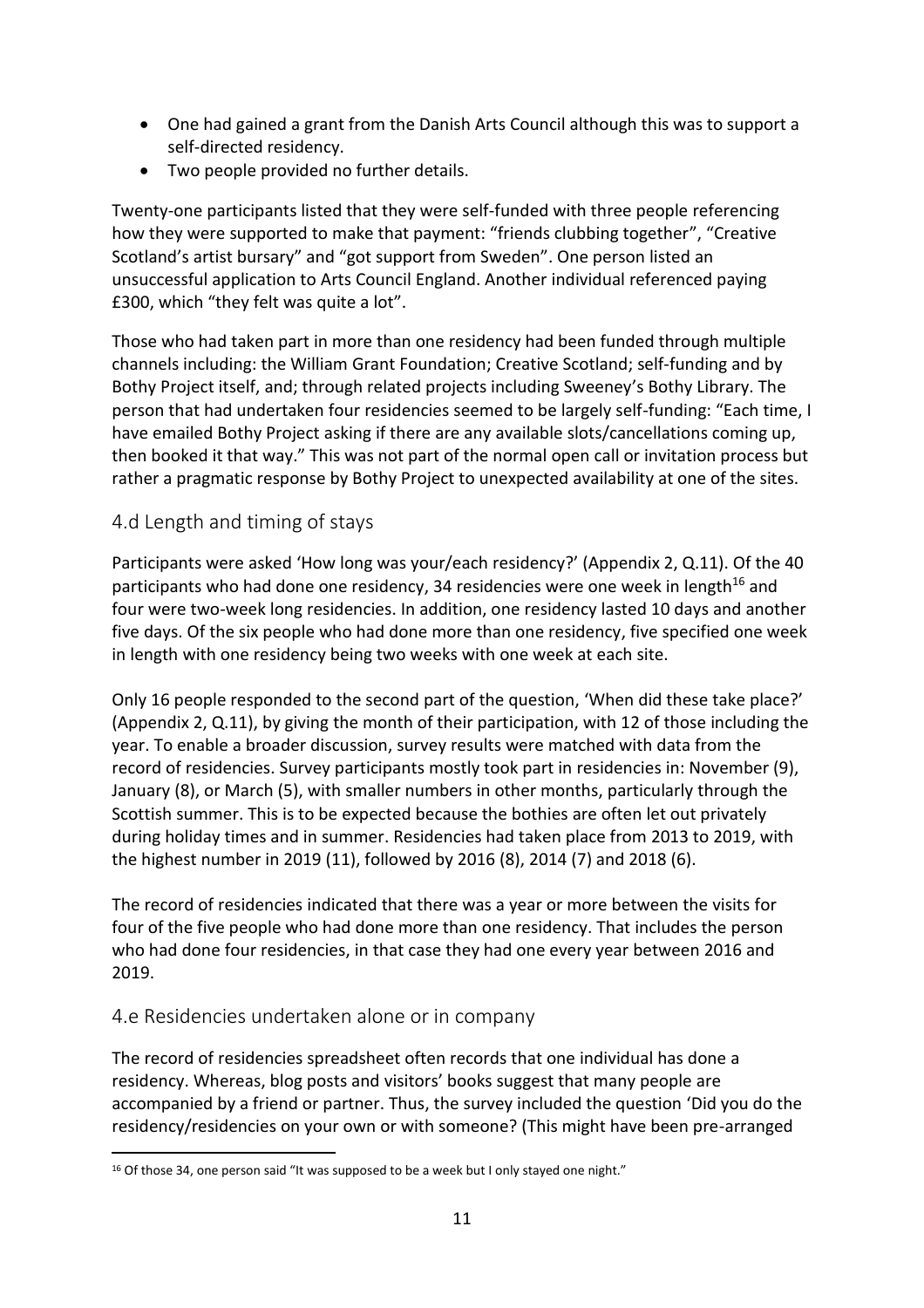or informal, for example a friend or partner may have come with you). Please tell us a little bit about the circumstances, including how this may have conditioned your experience.' (Appendix 2, Q. 10).

Out of the 40 people who had done one residency, 28 had done it on their own or gone 'alone'. Six stated they had a companion (either partner, collaborator, associate or friend) with them for the whole residency period, with one person indicating they were part of a collaborative duo that also took their partners (four people sharing Inshriach bothy). A further six said that there was a mix between then being on their own and with a companion.

#### *On being 'alone'*

Of the 28 that identified as on their own or 'alone', eight stated it directly. Whereas the remaining 20 qualified it in some way, revealing an ambiguity in what 'on my own' or 'alone' can mean. For example, one participant said they were on their own, but a friend joined them for their last night. Two people identified as being alone but had partners with them for a period. Three were 'alone' but had local social engagements, such as inviting residents for breakfast, entertaining visitors or working collaboratively with someone in the vicinity.

Seven clearly referred to the benefits of being on their own or alone: it was restful, fostered peace and quiet, was restorative and enabled them "to sink down into the untapped layers of my psyche". Three people expressed a mix of emotions about being alone, understanding its benefits but missing family; initial anxiousness then spurring "a renewed passion for writing" or allowing them "to properly pay attention to the natural habitat". Another person indicated they were "terrible being on their own but a bit of alone time was good for me."

One individual recognised the benefits of sharing the experience and being alone:

"The opportunity to have a shared experience on a residency is something I look back on with fondness - but it was also important to me to have completely solitary times as well."

One person stated: "I didn't have a car. I didn't realise how isolated it would be."

Others who had been with a companion, discussed regret "I was literally too chicken to be there by myself … Being alone would allow for different reflection. It's probably quite a different experience."

People that had done more than one residency had a different set of arrangements for each one. Three people shared that they had a mixture of experiences. A resident, who had been doing the clay firing, had "various visitors who were interested in the techniques". The person who had visited both sites as part of one residency discussed how not having mobile reception on Eigg influenced their trip:

"In Inshriach I was using my mobile a lot to message people and also to navigate when on walks. On Eigg I only used my phone for talking pictures – being 'cut off' made me more sociable and also changed how I got around … being on Eigg 'off season' means that people are more likely to talk to you and wonder who you are – you are no longer just a regular tourist."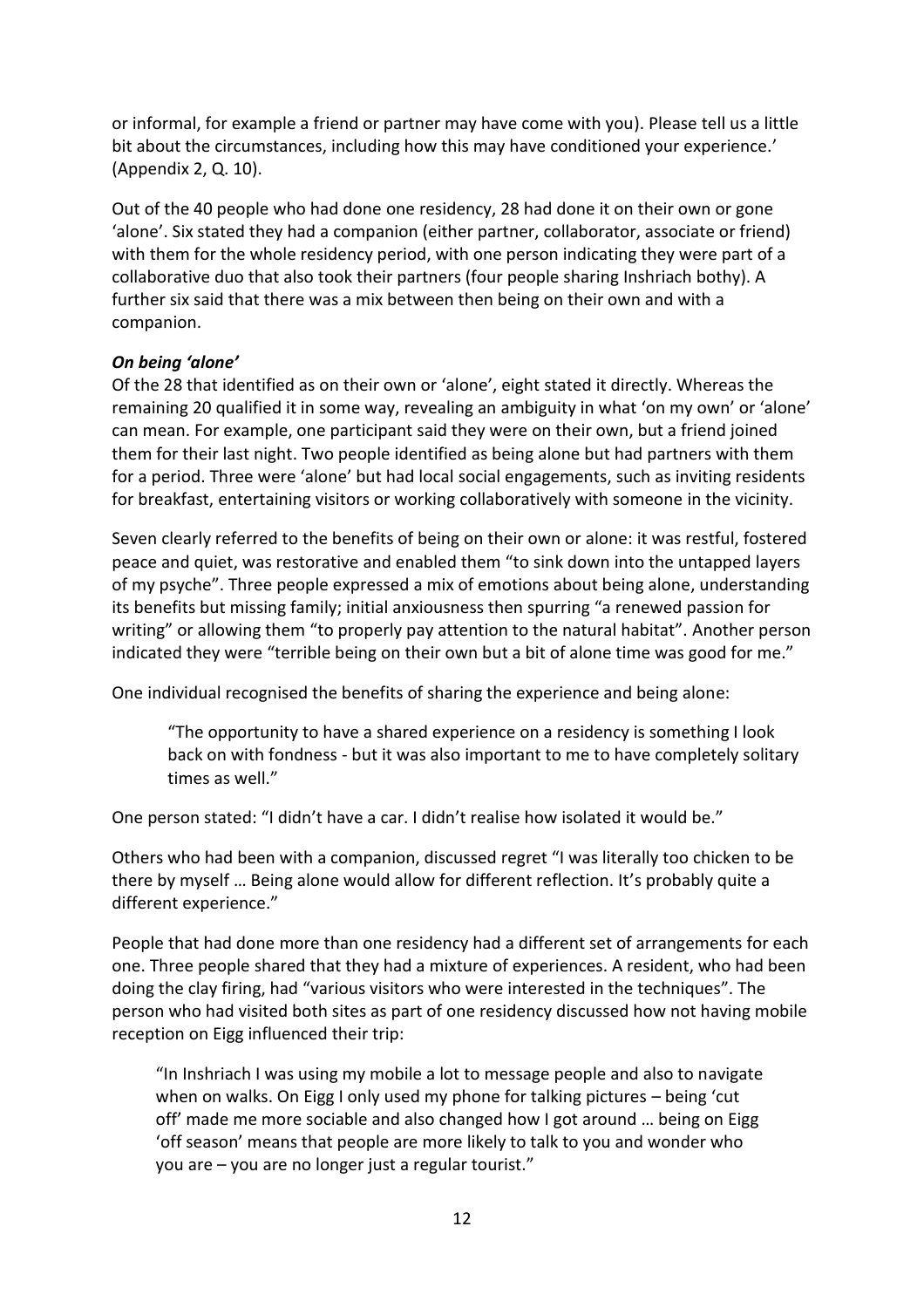## <span id="page-12-0"></span>5. Activities undertaken during the residencies

The responses to the question 'What activities did you undertake during the time of the residency/residencies?' (Appendix 2, Q.8) are split by those doing one Bothy Project residency (5.a) and those that undertook more than one residency (5.b).

#### <span id="page-12-1"></span>5.a One Bothy Project residency

Of the 40 participants who had done *one* Bothy Project residency, four stated they were doing one activity (i.e. writing, sound recording, making drawings) with another five stating that they were making one specific piece of work (although this might entail a number of different activities) including working "on a design for a cabin" or on "the creation of a new theatre production."

Responses from 21 people took the form of varying lengths of lists (some with short explanations), and 14 were longer essay-type responses, some containing a list. The following is an example of a longer essay-type response that, uniquely, also categorised the activities:

"I guess activities were split into 3 really: The practical: chopping wood, warming water, maintaining the fire, cooking food.

The leisurely: walking, wandering, taking photos, listening to the radio, sketching, trying to play the fiddle, attempting some calligraphy, reading. The formal: making a film, recording music, planning future work, writing"

Importantly, this shows that listed actions can be interpreted in a number of ways: walking, taking photos, sketching and reading are classed as 'leisure' but could also be categorised as artistic practice. Likewise, the 'practical' indicates the opportunity the bothy provides for a different engagement with day-to-day activities. 'Warming water' and 'cooking food' become active, rather than passive, parts of day-to-day life.

More than half, 22, said that they were writing (with one expressing this as 'Working on a text') and another 20 said reading – one stating that "I could drop very deeply into my writing and my reading because of the quiet, the fire (when I finally got it going!) and the quality of the silence around me". Eight indicated that they were explicitly involved in research and, as is expected, this was related to the earlier question regarding what they do (that is, their work, job or practice).

The other participants, not including the categorising response above, listed a breadth of artistic activities including: photography (5), taking photos (4), drawing (9), painting (3), sound recording (3), making films, filming or recording video (4), sketching (2) and sculpture (2). Others referred to: watercolour, animation, weaving, knotting and creating, linocut printmaking in the Bothy, and editing of writing.

Some talked more broadly about making, "visual art and making visual notes" recording visually, and focussing on their own artistic practice. Strategic activities that go into the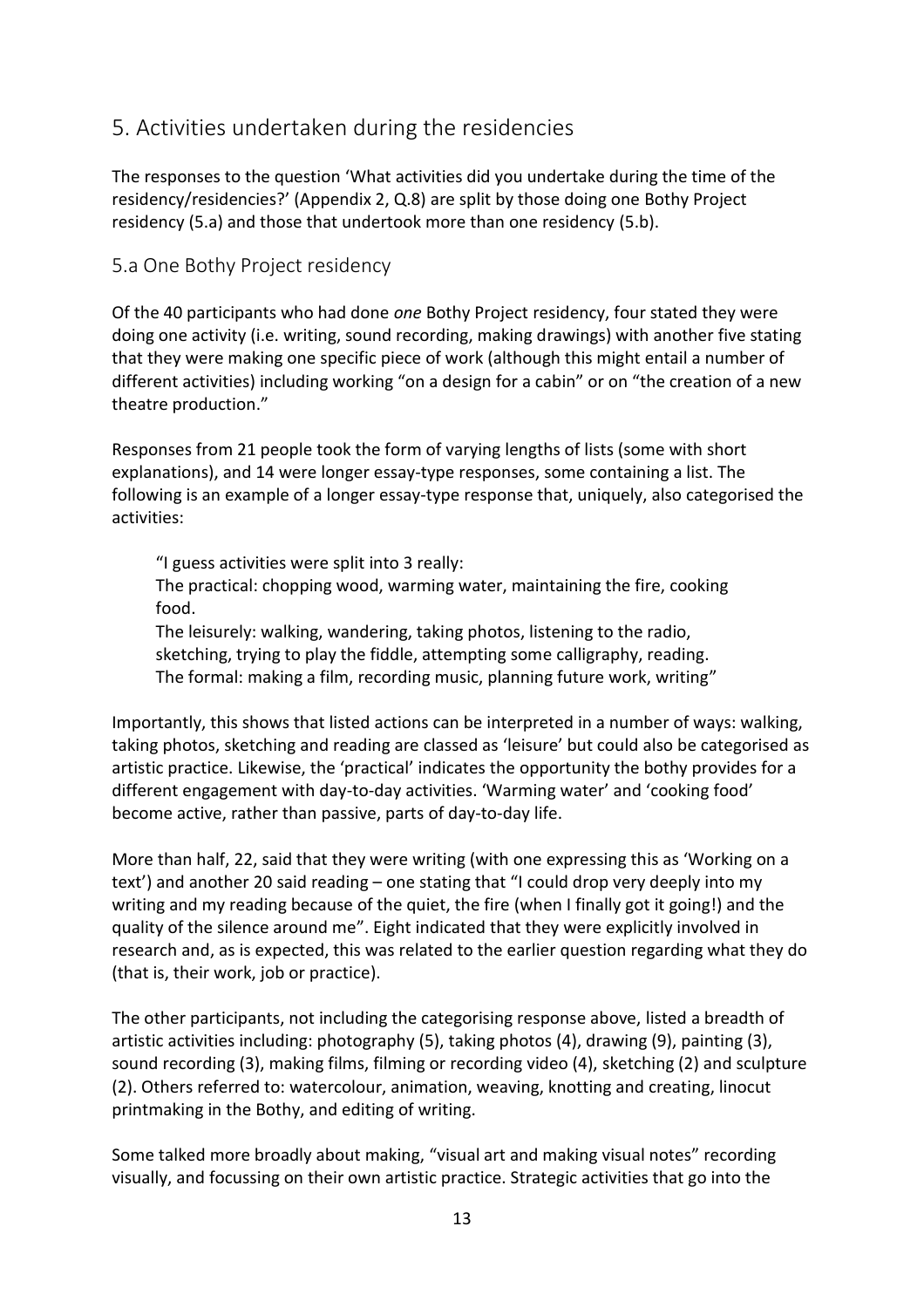production of work were also referred to such as planning, mapping (including "nonnormative bodies and non-dominant modes of being in edge places"), thinking and reflecting. Some of this fed into specific work, including storyboarding a film and coming up with the design for a new piece of work or working on design for a cabin (as noted above).

A large number of responses (17) referred to walking – normally this was just stated, but at times this was qualified or associated with an understanding of exploring the surroundings: "I spent quite a bit of time walking. It was Autumn and the trees were gorgeous…". 'Walking' likely goes beyond the day-to-day practicality of getting about, as suggested by comments such as "I did a lot of walking" or "long daily walks into the surrounding pine forest and mountain environment".

There were a few references to social activities, mostly related to residencies at Sweeney's on Eigg. These included workshops with the community, hosting a small film screening and discussion, or talking. There was also one reference to 'drinking' and another of 'dancing' – they may be, but are not necessarily, social. Some referred to activities associated with the practicalities of being there including sleeping or cooking. Others were about exploring, including cycling around exploring the island; one 'explorer' also 'watched films'. One participant was doing historical research into the work of a specific woman photographer on Eigg. Residents of Inshriach did refer to mapping the surrounding area, dancing at a Ceilidh and cooking.

#### <span id="page-13-0"></span>5.b More than one Bothy Project residency

Those undertaking more than one Bothy Project residency reported a number of different activities – the person that had done the residency split across the two sites said they "didn't have any real plan" but had picked up and read guide books and other texts about the sites and got involved in lots of social activities. Others were using materials from the sites such as "searching Eigg for clay" to do "pit firings and temporary kilns". One person was doing "research relating to natural environment" another was preparing for or writing poetry. Another participant took the approach of listing a number of activities: "Walking, thinking, reading, some writing, swimming, some filming".

### <span id="page-13-1"></span>6. Impact of a residency on participants' work or practice

Participants were asked to describe how doing the residency/residencies had impacted on their work or practice (Appendix 2, Q.9). Of the 45 respondents, 40 indicated that the experience had been beneficial for them in some way, for example by citing it as: "a valuable period of development"; "fantastic experience" offering time to concentrate; "a very useful reflective week"; "My week at Sweeney's Bothy was both productive and deeply rejuvenating". Another three used neutral language, with two describing the practicalities of what they did – one used the residency at Inshriach as a base to get into the Cairngorms and another said Sweeney's was one of three case studies. Another comment stated "bothy project is a major influence on my work".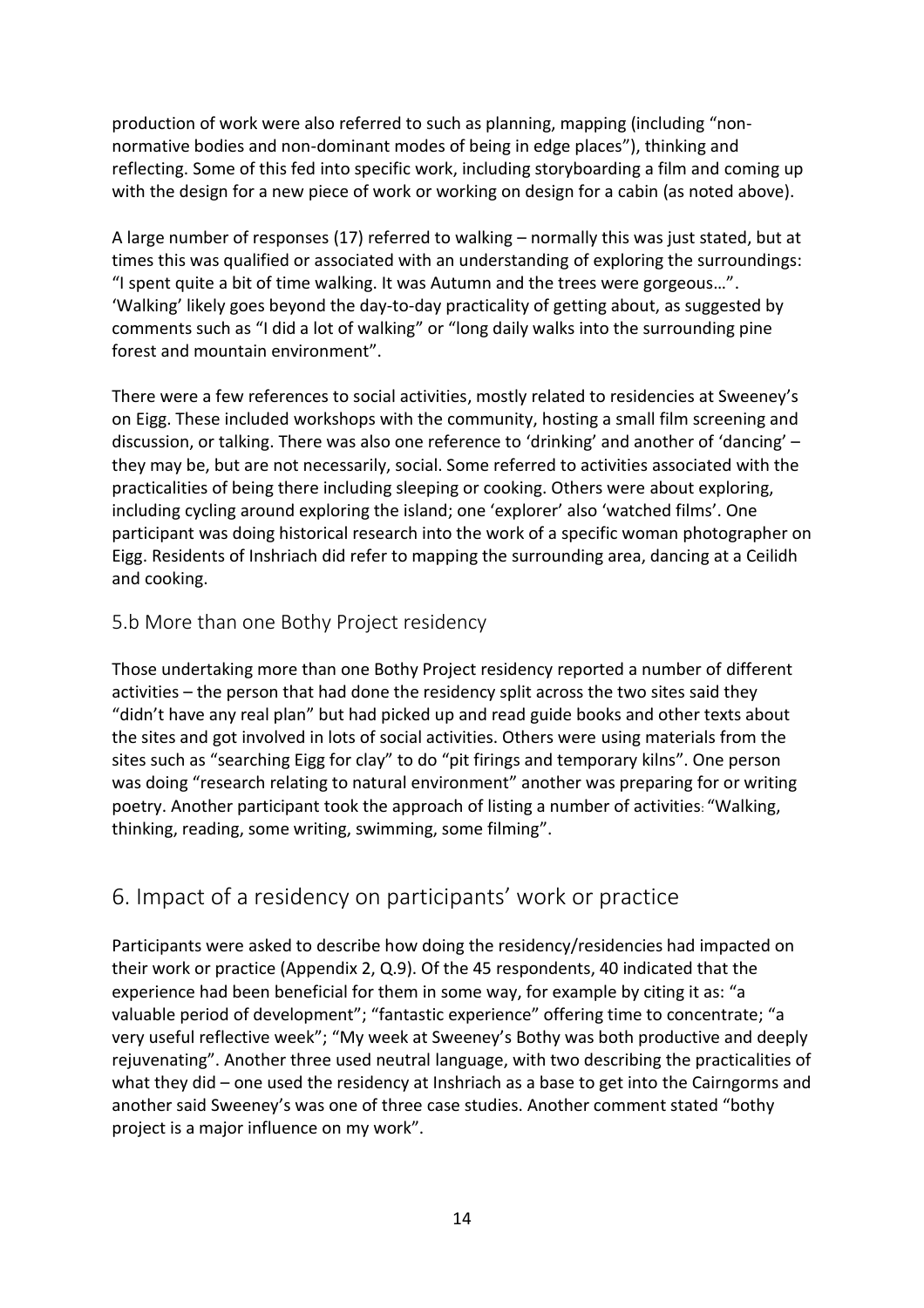One person said that they were not sure how it had impacted on their work but they did learn about themselves, making them "reconsider my own understanding of how I relate to solitude". Interestingly, the two that said there was not much impact included comments that could suggest otherwise; one said "a week of solitude to think about ideas was quite a luxury not often afforded in day to day life."; the other describing tangible changes in how they work, in that they now try to "make residency like conditions in my ordinary practice without having to go into the wilderness."

The 40 responses that expressed that the residency was of direct benefit are now studied in detail. Firstly, those that are involved with participants' experience *during* the residency and the working conditions that the residency made possible (6.a). Then responses that discuss tangible work made either during or as a result of the residency and the influence on the 'feel' of that work (6.b). Responses that talk about how it influenced participants' working practices are then covered (6.c) and finally those that discuss the residencies' role in inspiring new ways of working and thinking (6.d). Importantly, some responses inform more than one of these categories.

#### <span id="page-14-0"></span>6.a Beneficial working conditions enabled by the residency

Some of the responses described working conditions made possible through the residency and associated them with broader benefits. Most of these revolved around having time (that equates to a form of freedom or space) in some way: "High quality time alone"; time to read and research at greater length than normal "consolidated some ideas in my work". Others directly compared this with their usual working conditions: "It was hugely helpful to be away from home life and be able to immerse myself in my work"; "It allowed me to slow down, be in isolation away from the usual constraints of work and other daily commitments".

Two responses contain similar sentiments but in greater detail:

"Being in a defined space for a defined amount of time with no distractions was very important to me and enabled me to really focus on my script. Being in nature [was] useful to get me into a creative space. In addition, the sense and presence of [creativity from previous residencies] was an inspiration."

"What was really striking was how solitary I could be there – in a way that other residencies have not been. I love it, and it pushed my boundaries (being alone in the woods at night). It was a very intense week, and I think about the experience a lot."

Other responses also suggested that the conditions provided an opportunity for reflection, partly as a result of being in a different context – for example the countryside rather than the city. Another person was familiar with Eigg but being there on residency "with a different hat on" enabled a renewed understanding of the landscape in relation to their history.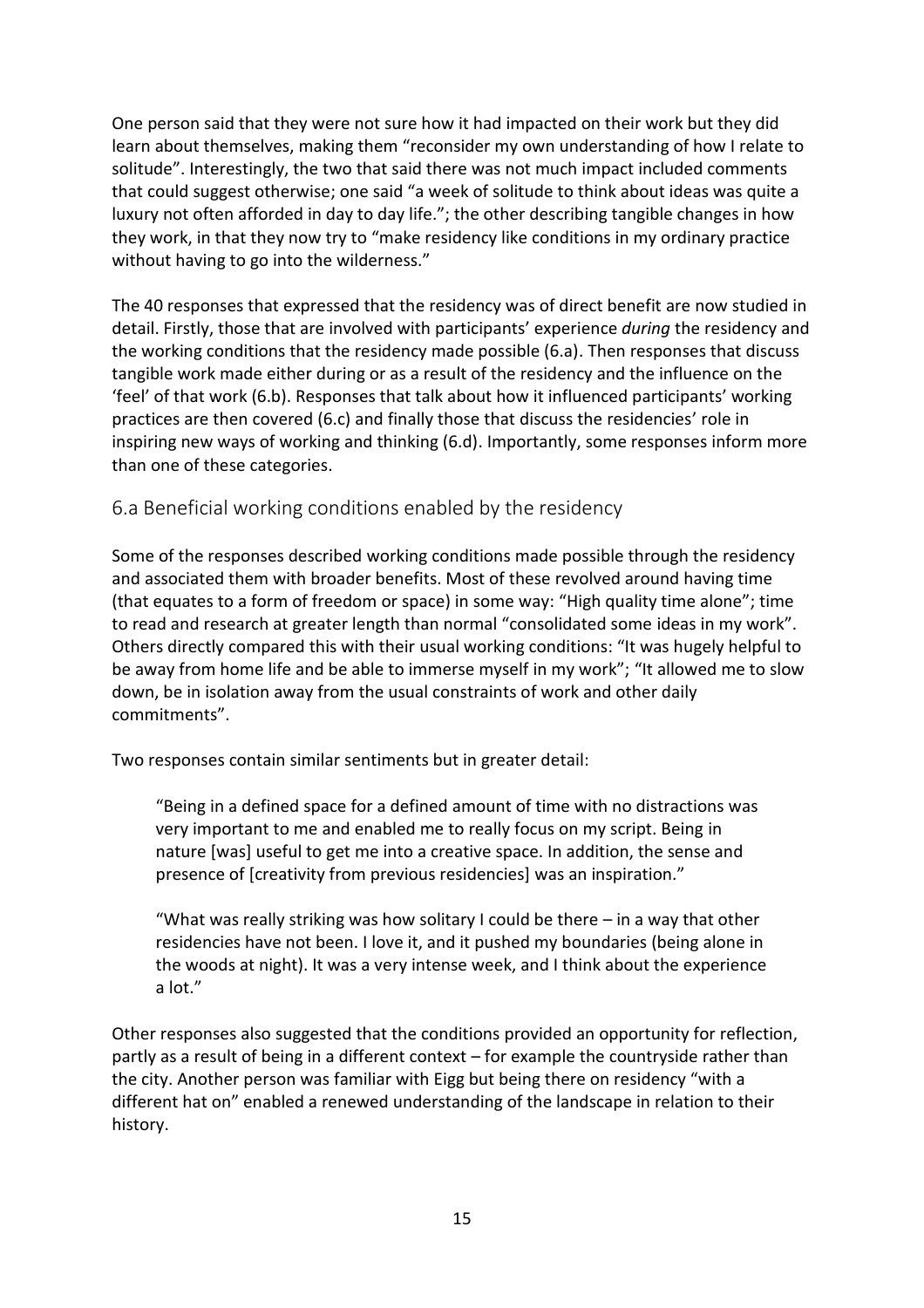People often made work during the residency, or have subsequently made work that is inspired by being there. However, the person who had done a number of residencies valued that no specific outcome was needed:

"What I value personally about the Bothy Project residency is that I don't have to be 'front facing' and say what I'm doing on the residency. Because often I'm not really doing anything, or anything that can easily be quantified, described or represented publicly. In fact, it can be quite abject somehow, feel quite animal. Particularly at Inshriach. But having this time is an investment in my work in the longer term because without periods of isolation away from certain pressures I couldn't make work. So, it's not about 'producing' so much as just being, and then being able to return to the city, emails, people."

This participant did go on to make a film as a result of their residency. However, they did say that:

"if I had written an application to the residency saying I was going to make a film while I was there and what the film was, it wouldn't have happened! So, the freedom and privacy I have described above is important to me and ultimately quite fruitful."

#### <span id="page-15-0"></span>6.b Resulting in tangible work and influencing its 'feel'

Many people stated that the residency had resulted in tangible work – people had exhibited drawings made during the residency or had exhibitions showcasing their observations, it was noted that "It has provided great exposure for my creative practice". The residency had inspired part of a collection of poetry and other collaborative work, photographs that had been taken during the residency had gone on to be sold – this had acted to further support that person's practice. Another stated that the residency had "formed the basis of future projects". Some residents were directly researching the location and for them it was a "very valuable period of development. Fed directly into other projects".

Others directly indicated that 'the feel', that is the tone, character or mood of what was made was influenced by time spent at the bothy:

"Sweeney's Bothy is constructed to create a feeling of seclusion when you are inside. When you go outside it feels entirely different, you see how close you are to other buildings, roads, people. The constructed nature of the experience in some way fed into my thought process and clarified my project."

Someone who had exhibited said that:

"I enjoyed the stillness and the pace of things. A lot of the work I made was intuitive and the works function as diary-like visual notes of the days spent in the bothy and of the expeditions I made in the landscape in Cairngorms National Park."

Sometimes the overall effect could be more subtle *"*Atmosphere and sense of the moment reinvigorated through looking at sketchbooks – feel it feeds unconsciously into the work".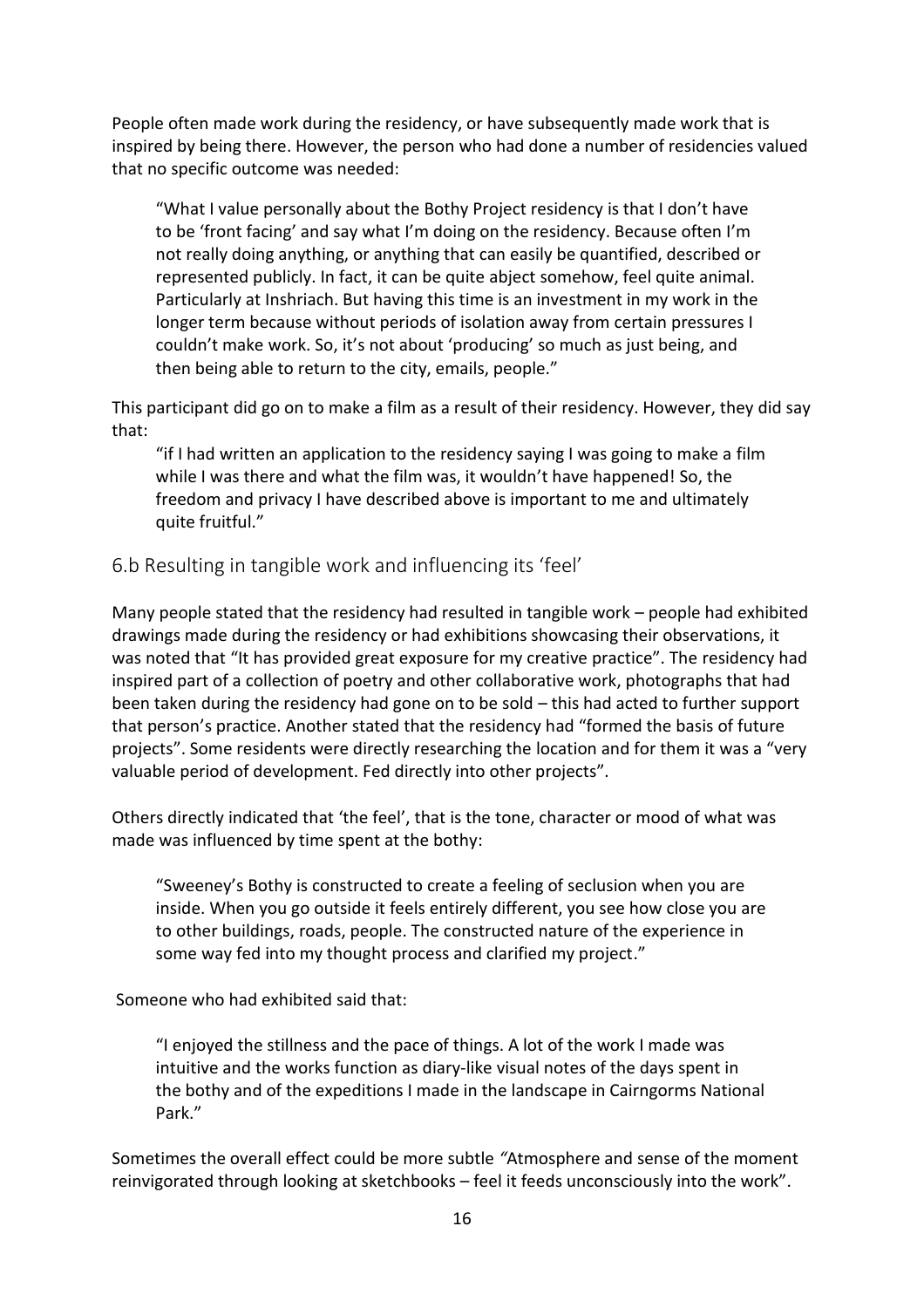#### <span id="page-16-0"></span>6.c Motivating changes in working practices

Changes in the feel of work could also prompt a broader change in working practices:

"My writing practice felt very embodied … the weather, chopping the kindling to keep the fire going, watching the fire, watching the sun track along the top of the hills, measuring the day. I felt as though the rhythms of my day infused the rhythms in my poetry. I think this sense of embodiment in my writing practice is something I have carried with me from my time in the bothy."

Two responses indicated that the residency fostered greater experimentation: "It was good fun and injected an experimental element into my work"; "first experiment with artistic mediums that are now a core part of practice five years on". It is clear from the latter that doing the residency prompted a change in working practices also reported by others:

"I continue to make visual notes with a video camera, and my experience at the Bothy really shaped how I do that, what for, and how it can inspire other ideas and approaches to making work."

"It led me to make connections between things in different ways. Without the internet to look things up on demand I had to figure things out in a different way and that led me to some things I wouldn't have otherwise come across."

"The act of going to and responding to particular places, working as a resident artist, has subsequently become a key part of my practice."

#### <span id="page-16-1"></span>6.d Inspiring new ways of thinking

Others more directly said the residency had made fundamental changes to their working practices or understanding of what it is they are doing. For example: "It has taken my work in a totally new direction … There is no way I would have come up with this [new] process outside of my experience on the residency."; or that it "Made me think about the core objectives of my artistic practice."

In some cases, the changed understanding overlapped with a broader rethinking of people's day to day lives:

"The residency has completely changed the way I think about nature and my relationship with the natural habitat around me. I see nature as much more of an active character in both my everyday life and my writing."

"It's been making me think about how I might like to live and what I do/do not want to do more generally with my life."

This might be accompanied by a change in thematic thinking: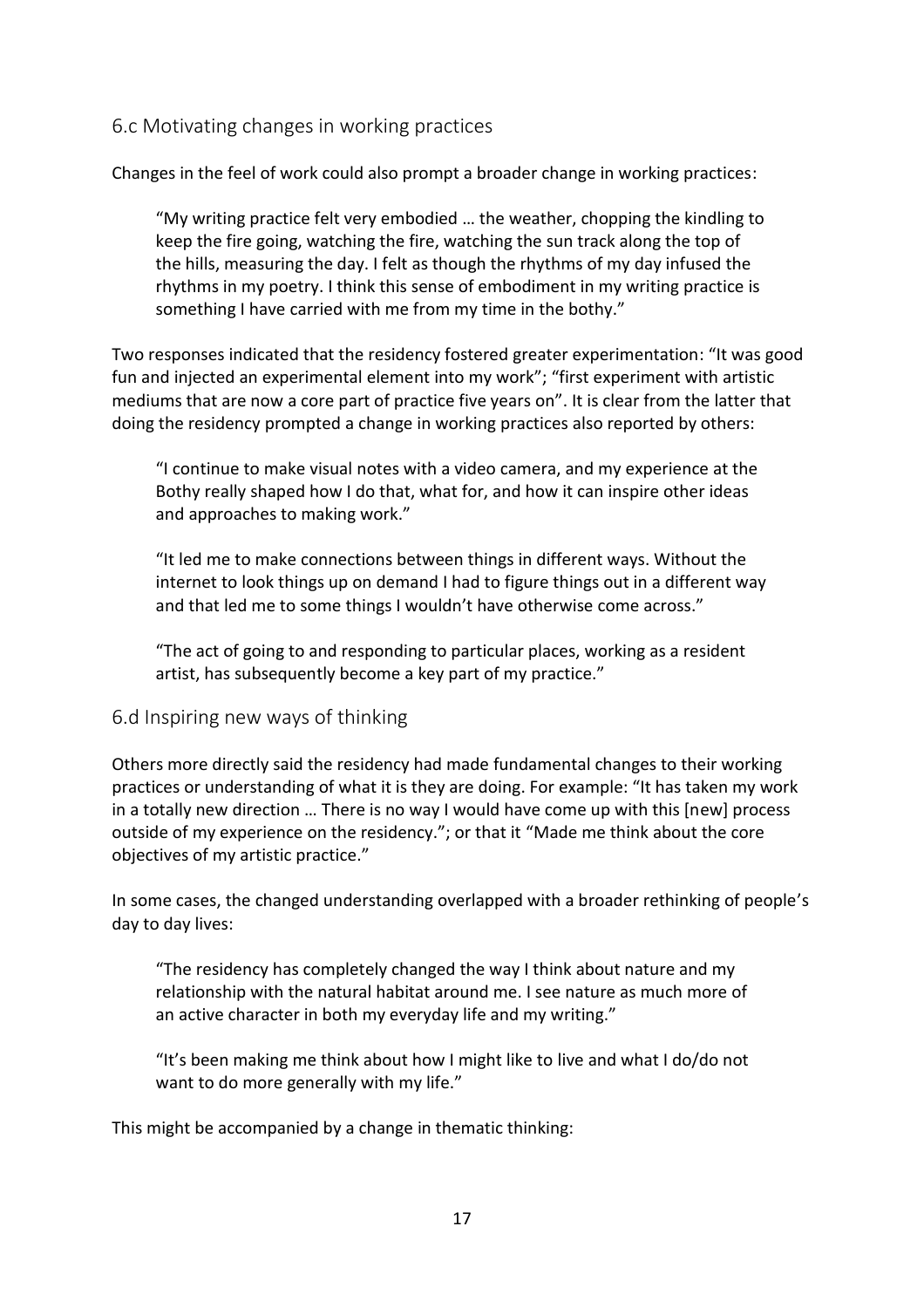"Doing the residency has inspired new ways of thinking, researching and 'being' in general. My work is usually concerned with global, very wide-reaching topics, but spending a week working on a very granular level has brought the importance of the hyper-local to the fore. It has inspired new areas of research for a potential book, such as voluntary simplicity, hyper-local and 'lessness'."

# <span id="page-17-0"></span>7. Do you have anything else you would like to say?

Of the total of 45 people, 27 responded to the question 'Do you have anything else you would like to say?'. Some of these comments had a similar feel to what had been communicated in relation to the impact of the residency (Section 6). An overview of these responses is organised into those concerning expression of gratitude to Bothy Project for their experience (7.a), facilities and residency structure (7.b), and the joys and challenges of bothy living (7.c).

### <span id="page-17-1"></span>7.a Expression of gratitude to Bothy Project for the experience

Many (19 of 27) responses to the question 'Do you have anything else you would like to say' (Appendix 2, Q.15) foregrounded, or were exclusively, expressions of gratitude for the residency – echoing the sentiments in Section 6. Two of those directly thank Lucy (and one Eddie) on Eigg. One stated that "The Bothy Project is very important in its support of creative practice" and two that they either already do, or would, recommend Bothy Project residencies to others.

Six of those 19 indicated that the respondent would like to do another Bothy Project residency: "I am very keen to pursue further residencies and collaboration with the programme"; "I would love the opportunity to do it or something like it again"; "I hope to return to continue my observations", or; "I had a wonderful experience and would relish the opportunity to undertake another off-grid residency". In two cases these were from people who had been resident in Inshriach that were interested in visiting Eigg: "I really enjoyed and appreciated my time at Inshriach and would like to visit the Bothy on Eigg too" and "I hope to do a residency in the bothy on Eigg!"

As with section 6 (particularly b, c and d) seven survey participants indicated that it had influenced their ongoing practice:

"has definitely made long lasting positive changes to me as a person and to my writing."

"The bothy project and residency opportunity were a perfect match for my practice and contributed to major developments in my thinking and craft."

"My time at the bothy impacted the direction of my book's development."

"I think it will inform my practice for many years to come."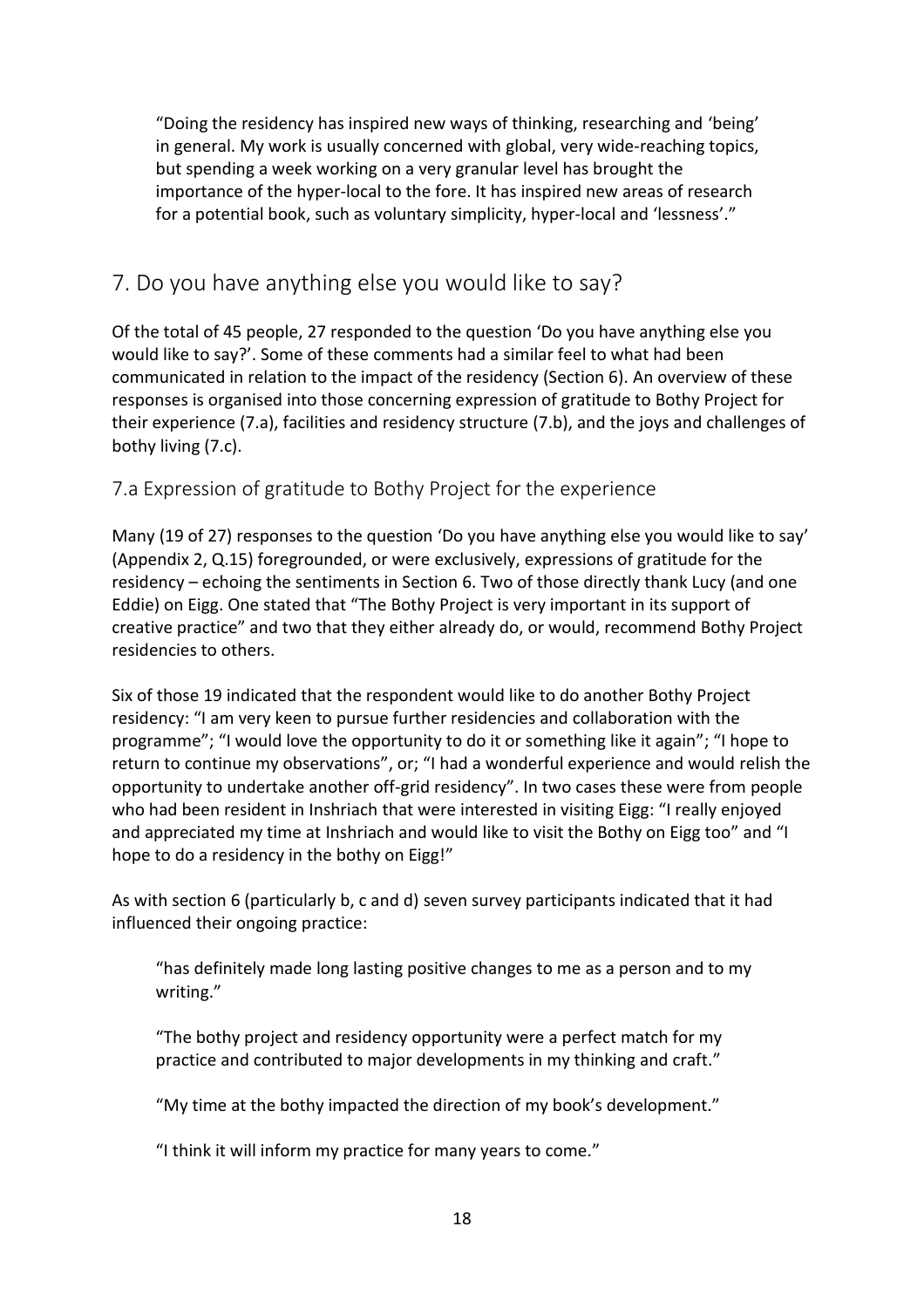"the Bothy Project gave me an amazing opportunity to explore themes and give me space to create my own work at a very formative time in my creative practice."

"I am hugely grateful for the opportunity to stay in a bothy in the Cairngorms. The experience still resonates in my life and my writing."

"along with the work we did for the residency we spent hours dreaming up new future projects."

At times overlapping with these responses were other comments about the facilities, the residency structure or the 'rituals' they brought into being.

<span id="page-18-0"></span>7.b Facilities and residency structure

Two responses overlapping with 'expressions of gratitude' contain a discussion of the facilities and residency structure:

"Sweeney's Bothy provided everything I needed to live comfortably. It's secluded, yet accessible, location has to be one of the best in Scotland".

"Not only the simplicity and remoteness are refreshing, but the bothy is also extremely well designed and set in an area of breathtaking natural beauty."

There were some responses that are practical suggestions or 'feedback' on the facilities indicating changes that could be made:

"The bothy in Inshriach needed latches on the window, and a suitable way to keep your food cool/badger proof, a metal box stored outside would be a solution during cooler months."

Another response stated that the residency was "enjoyable and interesting" but the participant felt a week was "too short" for them to get to grips with the work they were making.

One participant commented on the relationship between the residency site on Eigg and the community in which it was situated:

"I felt that the impact of artists visiting the island was more about the way it supported the community economically than connections between visiting artists and the community. Having a new artist every week, paying for food at the shop and taking the ferry across, paying residency fees obviously has an important impact on the place, but I do feel that this model could be developed to have deeper impact."

Another, the person who had consecutive residencies in Inshriach then Sweeney's, made a comparison between the facilities at both sites: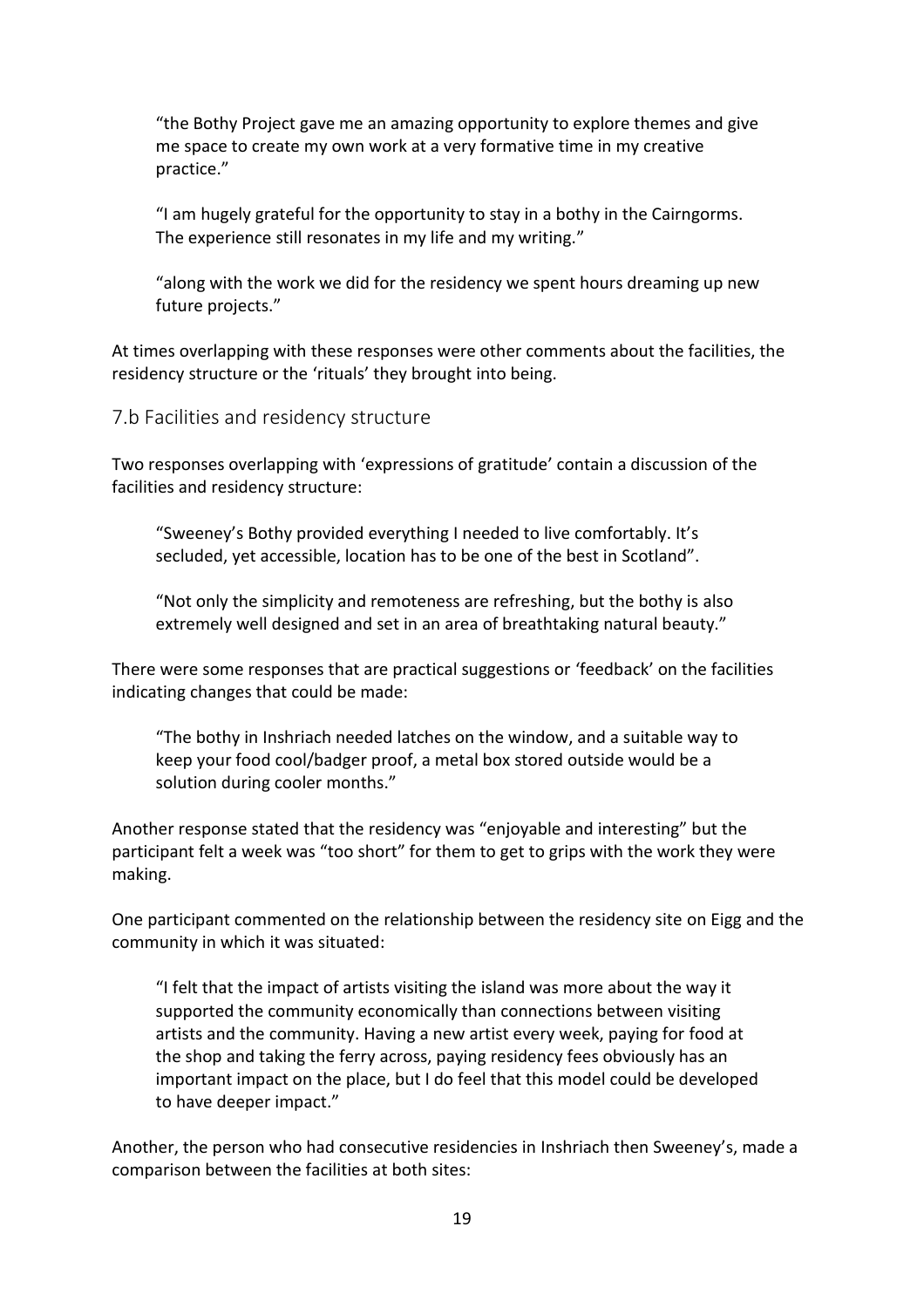"Going to both sites consecutively (and cycling from Inshriach to Fort William) really changed my understanding of both places. The two locations seemed linked or chained in some way … Both locations are really well kitted out, the Eigg site (perhaps it's the running hot water and on-Eigg-grid lighting) seems more luxurious."

#### <span id="page-19-0"></span>7.c Joys and challenges of bothy living

Some of the responses (in a way that is similar to the working conditions made possible through the residency – section 6.a) discussed the joys of bothy living. Some people loved the rhythms the situation brought into being:

"I loved the daily rituals like chopping wood or making a fire and other things that might seem inconvenient but give a rhythm to the day."

"Loved my experience at Inshriach Bothy, a uniquely grounding experience, due to time of year, my connection to the rhythm of day, heat, fuel/food and light became ultra-heightened."

"The nature of the Bothy Project allows you to immerse yourself in nature, live by the coming and going of the natural light and take a step back from the consistency of everyday life. As a result, there is scope to experiment with ideas without pressure."

Others were more factual about what they actually did "I spent most of the time out alone in the mountain environment." Another respondent said "It was a great location and helped me to make the intended work. It was very cold though and challenging to be isolated without lights (the lights ran out on day two)." Many respondents found the conditions inspiring but two of 45 found them difficult to deal with, both of whom seemed to have an established practice and work to complete:

"I like the idea but for me, I went in mid-winter on my own. It was too remote no power – pitch black after sunset, cold, couldn't cook, or work. Long walk in and out to eat at night in pitch black, no mobile reception and actually felt a little isolated middle of winter. Not sure how I could have got help if something had happened. I needed power for my computer which I had been told would be ok but wasn't. Had to work in Aviemore library and in the end left a bit early. But it's a good concept – just not for my practice in midwinter. They kindly gave me a refund so it was ok in the end."

"I left because I was ill with a stomach upset and it obviously wasn't a great environment to be alone in then. I was in and out all through the night trekking to the toilet. The conditions were hard: I found it impossible to get the stove hot enough to cook on. I didn't have a car so I couldn't go elsewhere to eat/go to the chemist/go to the shop. I was trying to write on a laptop using a battery pack. I quickly realised that not enough had been thought about the needs of someone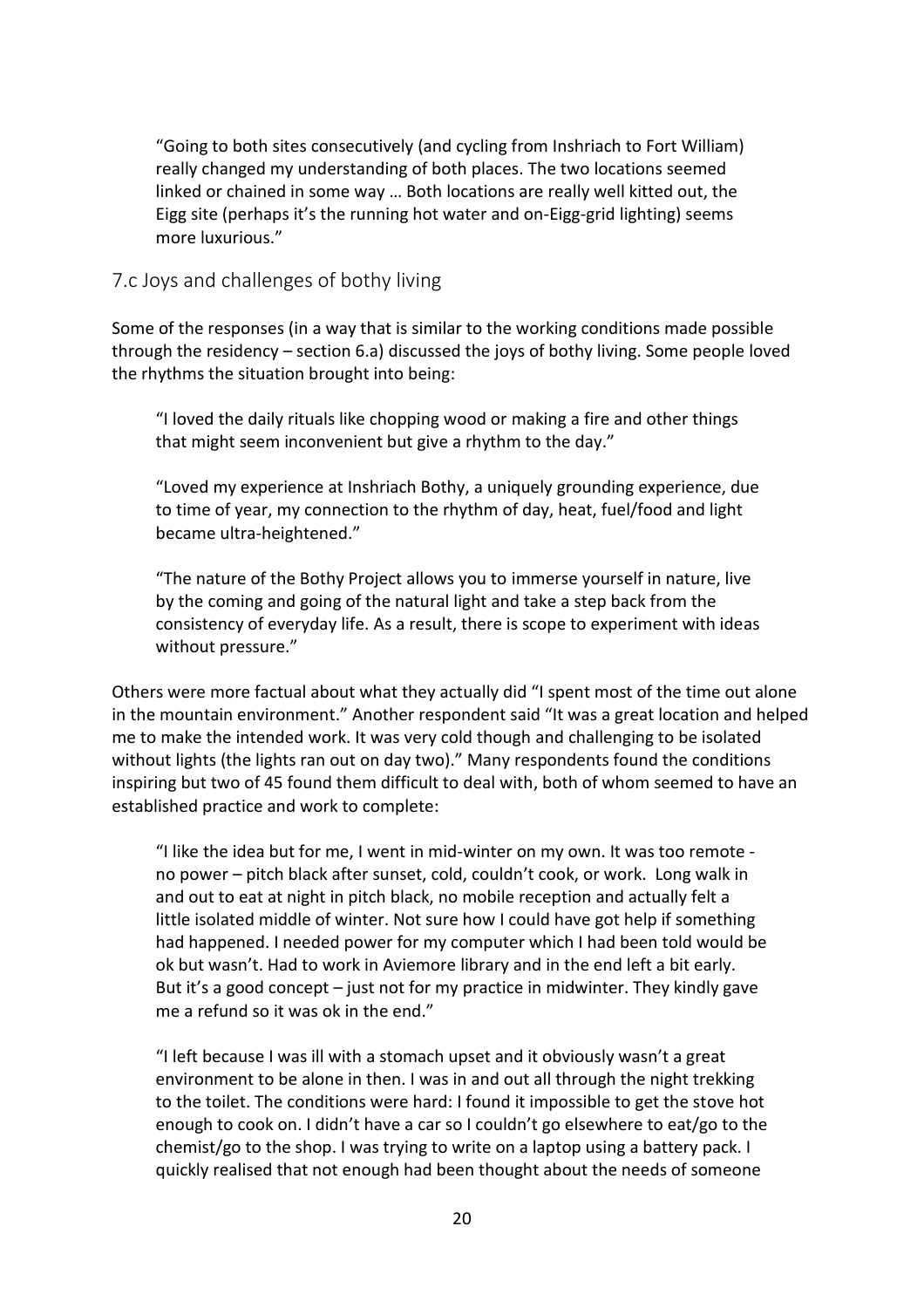like myself who needs electricity to work. I was trying to finish a piece of work – for which I had deadline – but realised I would spend a fair amount of time chopping wood rather than actually working. I think the bothy would be great for contemplation of nature/work with materials, but I was just trying to use it as a space away from normal life in which to complete a piece of work: there was a sense of urgency to what I was doing. And I didn't want to spend energy worrying about the fire and my health. I made the decision to go home, but didn't tell anyone apart from my partner and I switched off the internet and worked as if I was away. We call it "The Bothy" of the mind! I think I was one of the first people there and that my feedback maybe changed things slightly since then."

### <span id="page-20-0"></span>8. What happens next?

The number of responses to the survey, 45, is relatively small in comparison to the number of residencies, 316. As stated earlier, our survey findings are subject to at least three forms of self-selection: people are attracted to the residency because they think they may benefit from the conditions; people with stronger reactions to the residency (potentially those that are favourable) are more likely to respond; people with something to say will tend to complete the survey. The following proposals for what can happen next, informed by the findings from this study, must be understood in this context.

The record of residencies underestimates the number of people experiencing a Bothy Project residency because often the primary resident, or residents, were listed rather than everyone who was there. This was evident when reviewing blog posts and visitors' books which were often co-authored for individual residencies. Experiences of people who had *not* formally been selected or applied for the programme could be drawn together and included in further analysis – participants could be identified from blogs and visitors' books or using a snowballing technique where one participant is asked to recommend others (perhaps based on the initial response to the survey). In addition, these experiences could be reviewed alongside those who have taken part in private lets for artistic activities.

Potentially any of the circumstances surrounding the residency (Section 4) could be researched in greater detail. One important consideration, that links to the observations about who is actually resident, is the topic of being alone and how this might condition what people do and think. This could take the form of comparisons between responses – for example, the information about whether residencies were undertaken by individuals or with someone (Section 4e) could be compared in relation to the impact of the residency (Section 6). This could help with understanding the intense or 'deep' quality of the bothy experience.

Roughly three-quarters of participants self-identified as female and most were aged between 30 and 49 when taking part. The majority self-identified as white. Firm conclusions cannot be drawn from the 45 responses received. Therefore, in support of Bothy Project's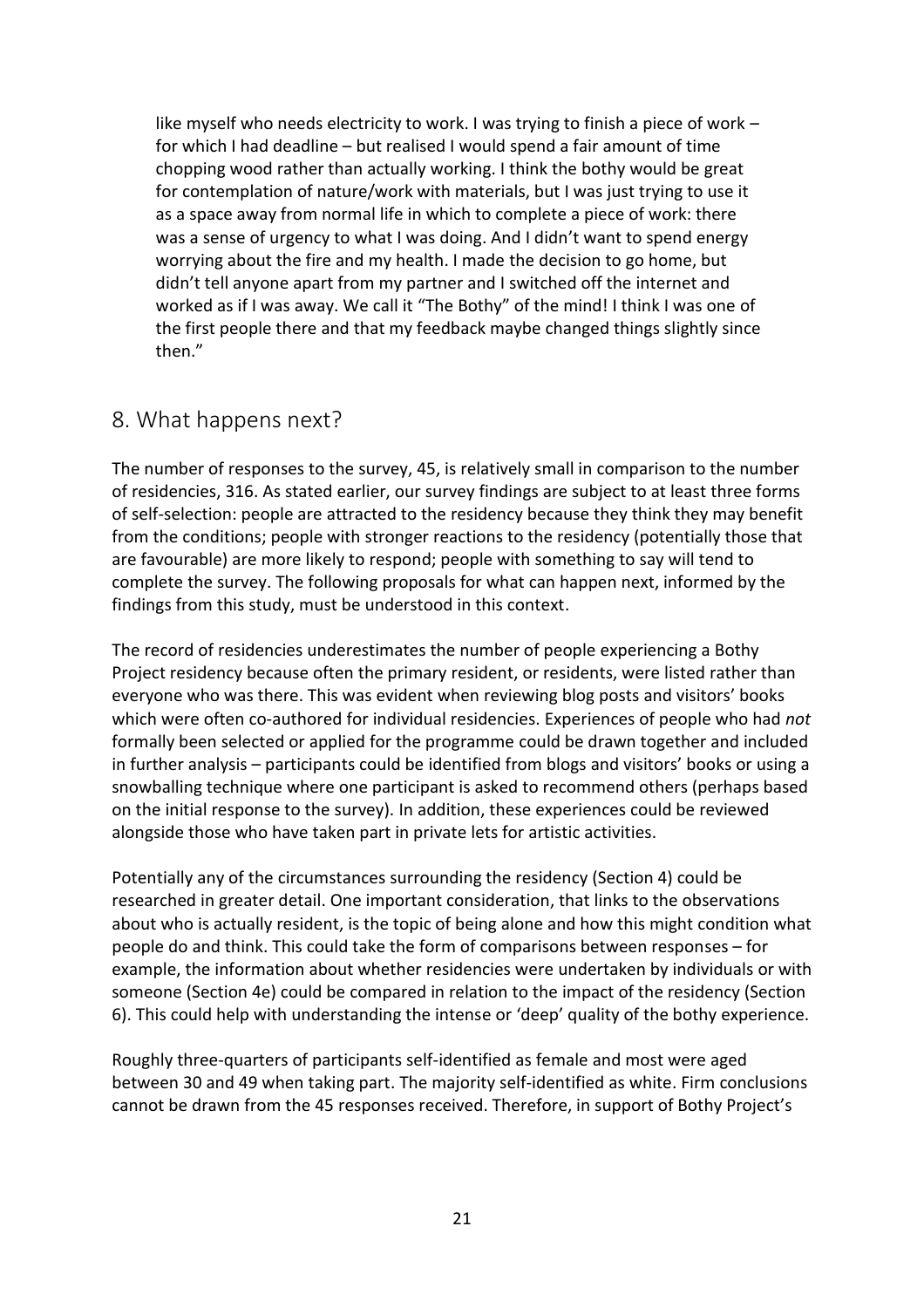status as a limited company and charity<sup>17</sup>, research could usefully build on this report to consider who has access to these residencies. Bothy Project is currently collaborating with Transmission (supported by Creative Scotland's Create:Inclusion Fund) to increase ethnic diversity in artist residencies.

Two thirds of the people participating in the survey were living in Scotland when they undertook the residency – often those people were participating in other Scottish residency programmes too. Research could usefully investigate where people live in relation to the residencies they do/have done. The activities people undertook, particularly those related to walking and exploring, are arguably a response to the rurality of the residency sites. Further research could study whether such activities are also part of a practice of 'doing residencies' and 'getting to know a place' and how this is conditioned by the form of the residency, for example: 'live-in', solitary, collaborative, based in a city or the countryside.

Within this report responses for Inshriach and Sweeney's were often merged because there appeared to be a great deal of commonality between the Bothy Project residencies. However, splitting the list of activities described by respondents and analysing them separately for Inshriach and Sweeney's may reveal differences in the impact from each site. A key aspect that came up but has not been analysed is the impact of being genuinely 'offgrid' – at Inshriach there is a mobile signal but at Sweeney's (at least in the vicinity of the Bothy) there is none.

Representatives of Bothy Project, and people doing residencies, sometimes connect with communities that live near the bothies. Those communities also sometimes engage with Bothy Project through representatives and residents just being around or through residents organising events, talks and screenings. One survey respondent thought Sweeney's Bothy brought economic support to Eigg but might not have much "deeper impact" (Section 7.b). Whereas another respondent noted "being on Eigg 'off season' means that people are more likely to talk to you and wonder who you are – you are no longer just a regular tourist" (Section 4.e). How such interactions work in practice deserves greater attention.

Many people defined 'what they do' in relation to more than one activity. Roughly half of the participants in some way identified themselves as 'artist' but exactly what this means is not clear. This prompts questions: what is 'an artist' in this context? How does this designation relate to 'work' in terms of a 'job or practice'? How does this practically tally with a livelihood? Investigating these questions and comparing them with funding details, could reveal more about the role residencies play in wider artistic infrastructures.

The two of 45 people that wrestled with the conditions during their residencies (as evident in the quotes in 7.c) had difficulty completing already existing projects. The person who had been on four Bothy Project residencies valued no outcome being required: "it's not about 'producing' so much as just being, and then being able to return to the city, emails, people." This raises hugely important questions about the benefits a residency can bring to an artistic practice as opposed to an artistic project, how structural or personal expectations influence

<sup>&</sup>lt;sup>17</sup> Bothy Project was first incorporated on 21 February 2011 and then was registered as a charity on 31 January 2018.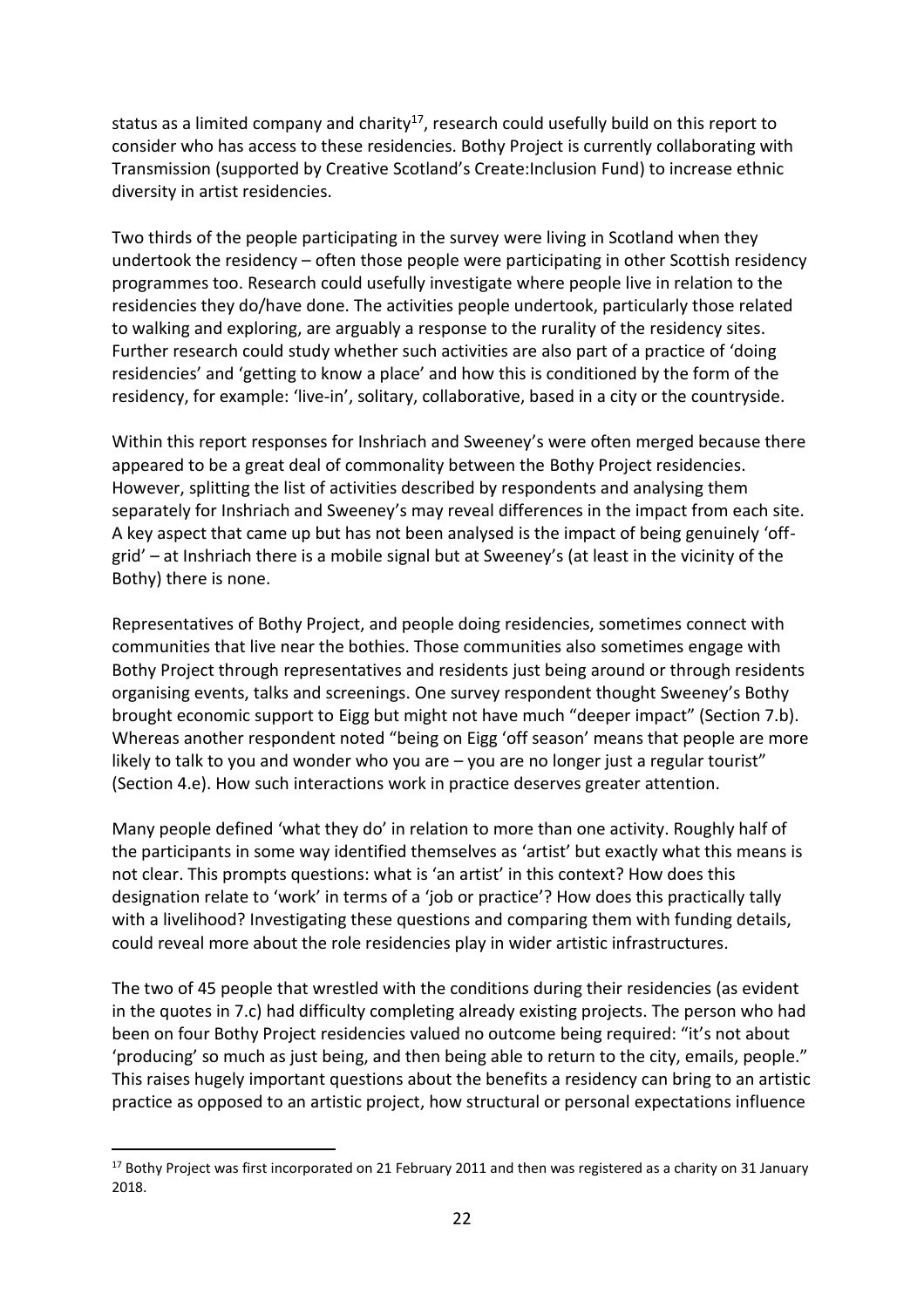what happens, together with how such expectations can be shaped or suspended. This supports further research into how people can be enabled to make the most of any given residency experience.

Further insights are likely to arise from the larger piece of research of which this compilation of survey responses is part. That research will continue to draw from the record of residencies together with: blogs written by participants as a condition of their residencies; visitors' books; related journalism and academic texts. Survey responses could also be compared with blog posts and visitor book entries to determine how a resident's experience is understood and renegotiated over time. Bringing these materials together with existing discourses is expected to make a rich contribution to understandings of the impact of artist residencies.

### <span id="page-22-0"></span>Acknowledgements

Thank you to: everyone who generously took the time to complete the survey; Amy Porteous for putting us (the authors) in touch; Lesley Young for administering the survey and, together with Laura Simpson, providing detailed feedback on this report; Clare Stephenson for proof-reading this document. The William Grant Foundation supported this research as one outcome from Anna's Bothy Project Residency. Morag's PhD, of which this research is part, is funded by The Scottish Graduate School of Arts and Humanities (SGSAH) through the Arts and Humanities Research Council (AHRC).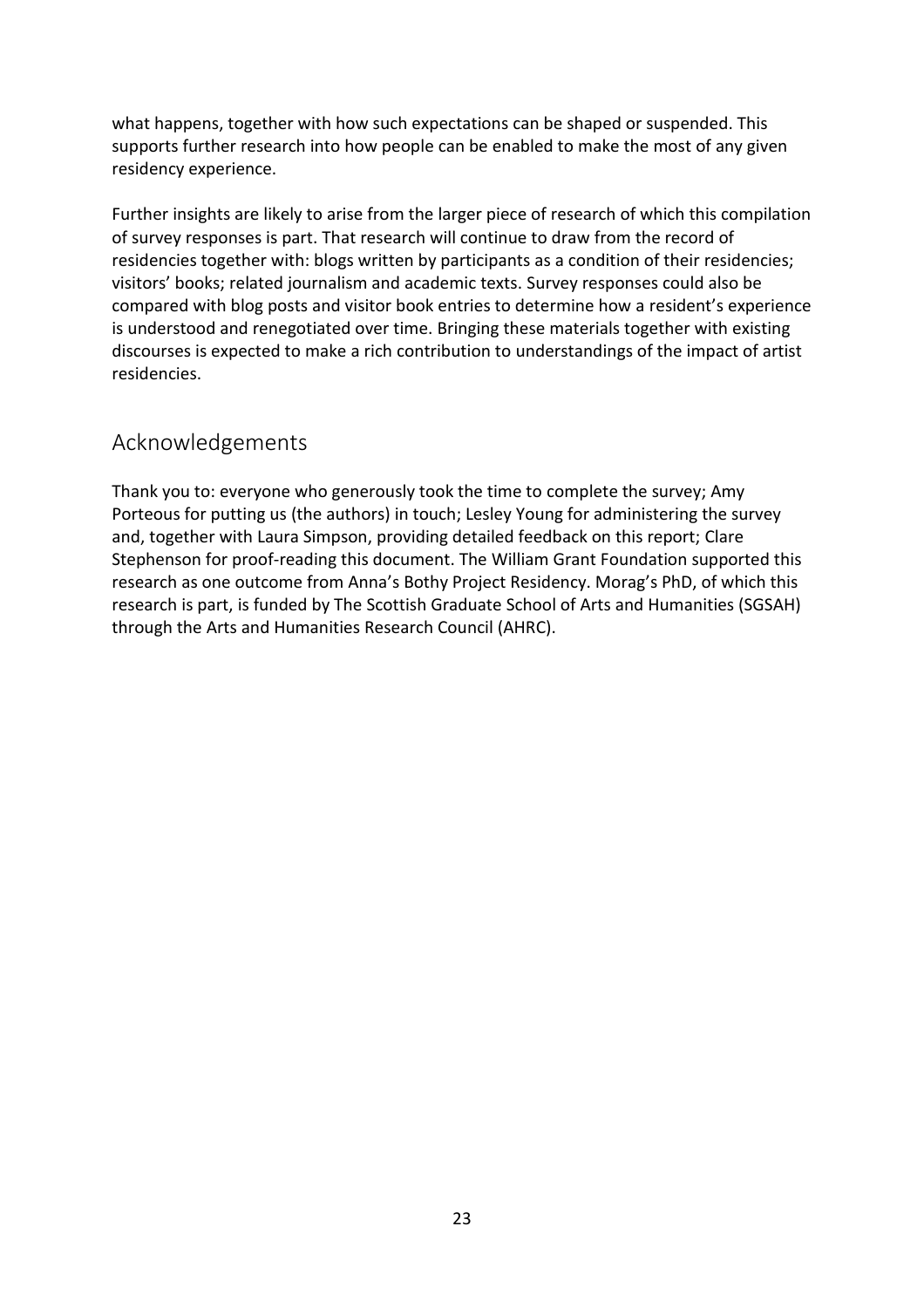## <span id="page-23-0"></span>Appendices

# <span id="page-23-1"></span>Appendix 1: The survey – population, distribution and pilot

### **Population and the record of residencies**

The potential population from which survey responses could be drawn would be everyone that had undertaken a Bothy Project residency. The Bothy Project Programme Co-ordinator at the inception of the survey was Amy Porteous. Amy Porteous gave the first author a spreadsheet with the names of everyone that had undertaken residencies (with details from 31 Dec 2016 to 31 Aug 2019 – with a gap of Jan-Mar 2019) together with over seven years of outlook diaries where names had been entered; these sources included some details about funding. The first author combined that information into a single spreadsheet referred to as the 'record of residencies'.

#### **Survey distribution**

Bothy Project had access to contact details for 180 people who had participated in one or more of the 316 residencies listed in the record of residencies. Lesley Young took over Amy Porteous's role in October 2019 and co-ordinated sending out the pilot and final survey. The survey was emailed to those 180 people – with 10 being sent a link to a pilot on 11 November 2019 (please see below) and 170 the final survey active from 23 November through December 2019. Of 180, 15 emails were returned, and it is assumed that those email accounts are now inactive – that means a total of 165 people likely received the link to the survey. Appendix 3 provides the email text.

Emails were not addressed to individuals but sent in small batches – sending messages in bulk risks emails being directed to a 'spam' folder then being inadvertently ignored. A reminder to fill out the survey was sent Tuesday 3 December 2019. The survey was kept open for longer than the stated two weeks.

### **Specifics of the pilot survey**

One of us (Anna) was a participant in the residency programme and first tested the pilot. Slight adjustments were made to the questions as a result of Anna's responses. The pilot was then sent out to a select group of 10 people. Six of these were selected as people that had a continuing involvement with Bothy Project and had done a number of residencies, or were people known to have a professional knowledge of research processes and methods. Ten people were then selected at random from the spreadsheet (using a random number generator) although this was felt to be too much for a pilot and four were then identified from this group. The choices made attempted to produce a gender balance and also an even split across the residency locations (Inshriach and Sweeney's).

The pilot was sent out on Monday 11 November, with an original deadline of Friday 15 extended to Saturday 16 November 2019. The pilot was sent to a member of Bothy project board, Laura Simpson, for comments. The pilot generated six in-depth responses and it appeared the 15 minutes time to respond was realistic (as substantiated by Appendix 4). Very minor changes were made to the wording and therefore the pilot results have been used as part of the overall analysis.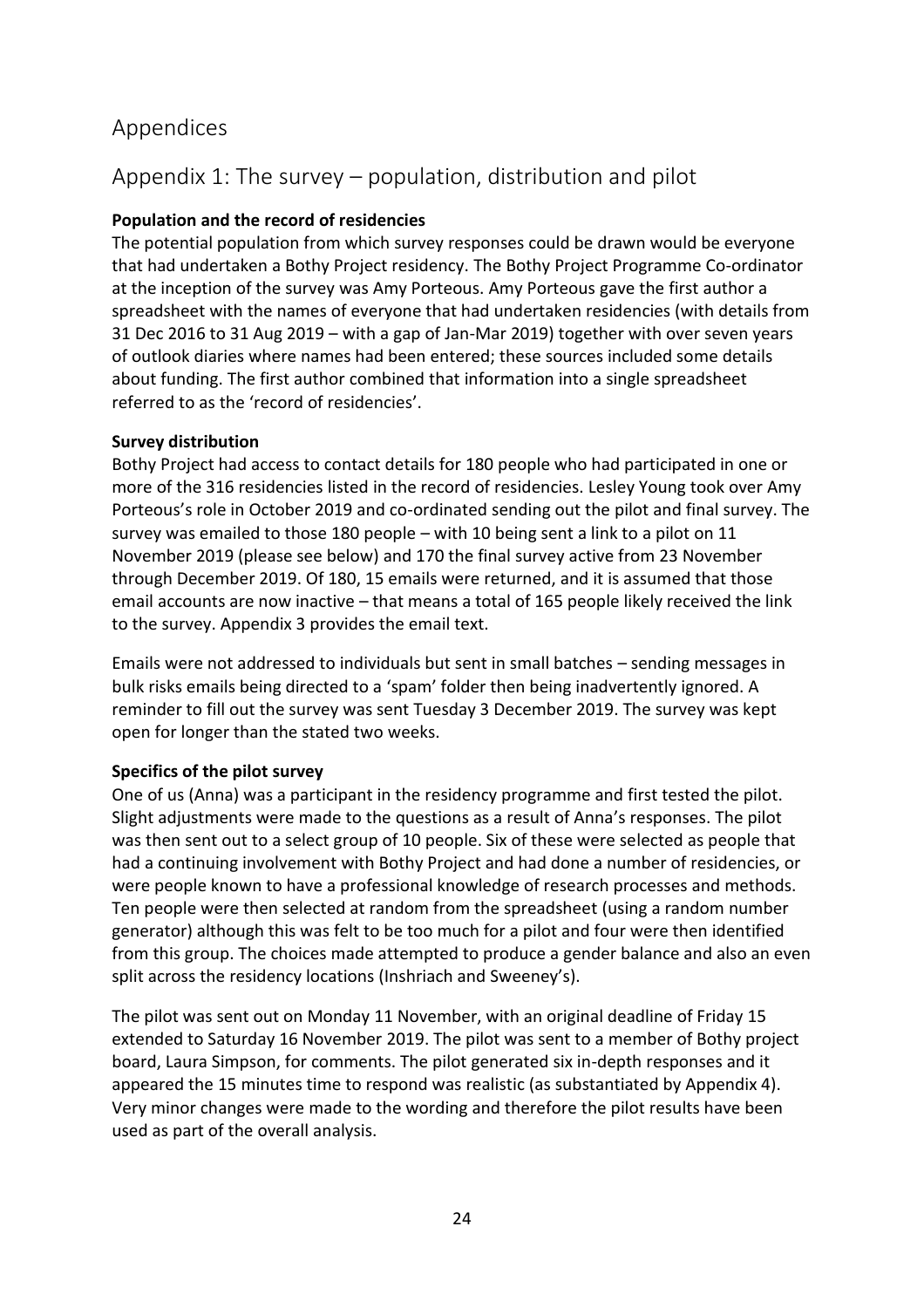# <span id="page-24-0"></span>Appendix 2: Text of the survey

#### **Your experience of Bothy Project**

Thanks for linking to this survey put together by Anna McLauchlan and Morag Iles. It seeks information about your experience of doing one or more Bothy Project residencies.

You will be asked to answer some questions. A report of the survey will be made publicly available and we will use your answers to inform published texts.

Please complete the survey by Friday 6 December 2019, 4pm.

\* The survey should take 15 minutes, although it depends on how much you would like to say.

\* We ask for your name so that your response can be matched with other information. Only the researchers, Anna and Morag, will be aware of who you are. If you can be identified from what you write we will check whether or not you are happy for that information to be included.

\* Your information will be stored securely on an appropriately encrypted and protected drive with hard copies kept in a locked drawer.

\* Completing the questions means you agree for the information you supply to be pseudo anonymised (given a pseudonym) then combined with other responses and made publicly available. This will inform different kinds of writing, including a report and academic journal articles. Details are likely to be shared at public events.

\* The 'lawful basis' for the processing of personal data (name and email) for this project is that it constitutes a 'task in the public interest' under the EU General Data Protection Regulations. This means you will have no automatic right to have your data deleted. However, you do retain rights to access and can object at any time.

This research is part of the public outcome from Anna's residency in Inshriach and Sweeney's in March 2019 funded by the William Grant Foundation with support for travel from the Scottish Society for Art History. Morag's PhD research is funded by the Scottish Graduate School of Arts and Humanities (SGSAH) through the Arts and Humanities Research Council (AHRC). Morag is based at Glasgow University, working with Glasgow School of Art.

Feel free to contact Anna at anna.mclauchlan@strath.ac.uk and Morag at 2359378I@student.gla.ac.uk if you have further questions.

The first question in the survey asks you to confirm consent.

1. By ticking below, I opt into data collection and analysis I confirm that I am over 18 and that my data can be used for the reasons stated above.

2. Please give your name and email address

(Please note: No one but Anna and Morag will be aware of who you are. If what you write inadvertently identifies you, we will check whether or not you are happy for that information to be included).

3. Please describe what you do (that is, your work, job or practice that informed the reasoning behind you doing a Bothy Project residency).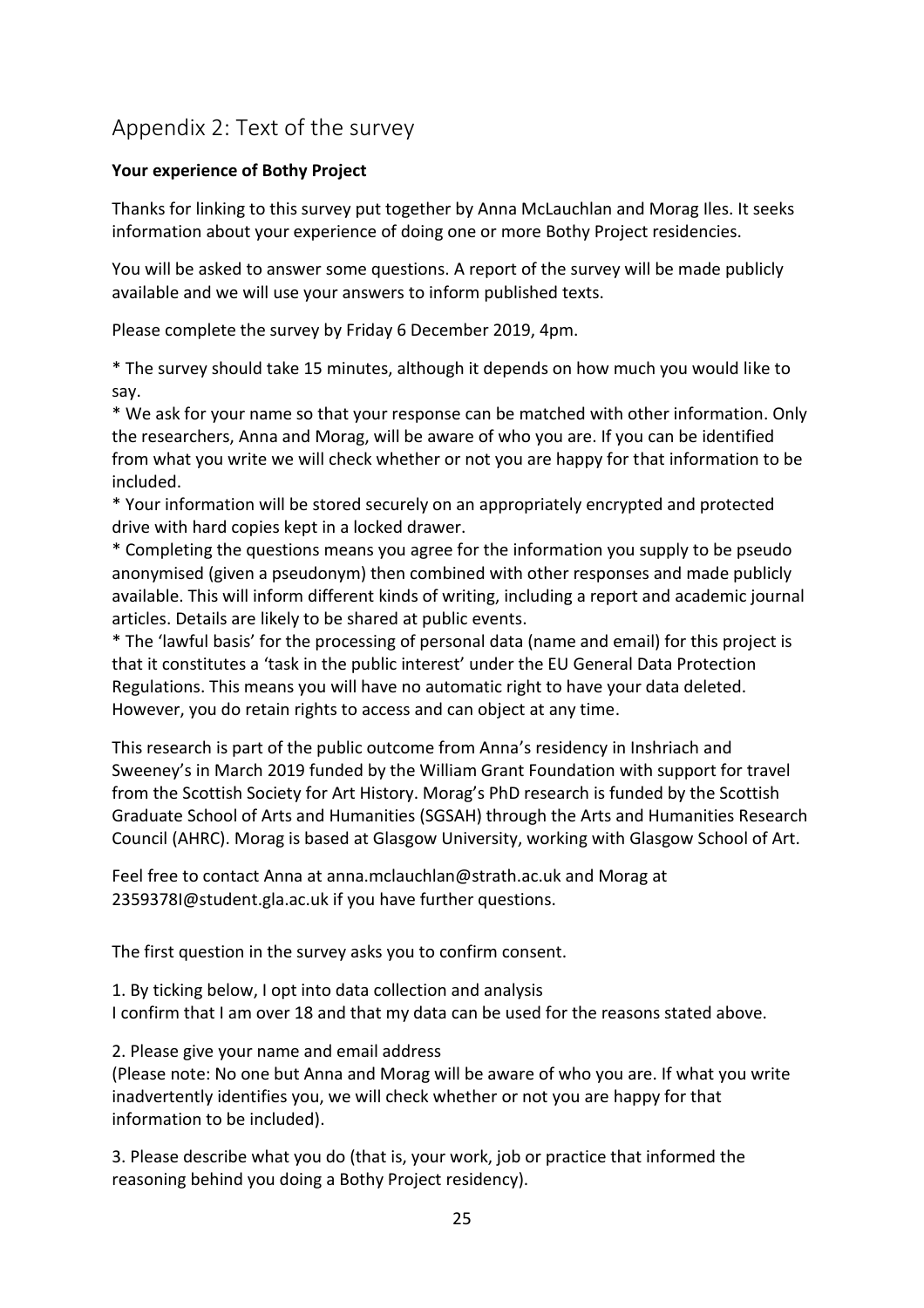4. Have you undertaken more than one Bothy Project residency? Yes/No

5. Please give further details i.e. How/or in what way did your first residency experience inform those that followed?

6. How did you happen to do the residency/residencies? (e.g. did you apply to a particular opportunity or were you invited? If so by whom?)

7. How or in what way was your residency/residencies supported? (e.g. funding through Bothy Project via a specific funder, self-funded by a payment to Bothy Project).

8. What activities did you undertake during the time of the residency/residencies?

9. Please describe how doing the residency/residencies has impacted on your work or practice.

10. Did you do the residency/residencies on your own or with someone? (This might have been pre-arranged or informal, for example a friend or partner may have come with you). Please tell us a little bit about the circumstances, including how this may have conditioned your experience.

11. How long was your/each residency? When did these take place? (month/year)

12. Where were you living at the time you undertook the/each residency? (city, country)

13. Have you ever taken part in other residency programmes? Yes/No

14. Please list the residency or residencies.

15. Do you have anything else you would like to say?

16. Are you willing to be interviewed about your residency experience? Yes/No

About you

These questions are optional

17. What gender do you identify as?

18. What ethnicity do you identify as?

19. What is your age?

20. Thank you for taking part!

Sometimes answering questions spark further thoughts. If you wish to add anything to or amend your response please feel free to get in touch with Anna at anna.mclauchlan@strath.ac.uk and Morag at 2359378I@student.gla.ac.uk

You will be sent a copy of the finished report from this research.

If you have any further comments please use the box below.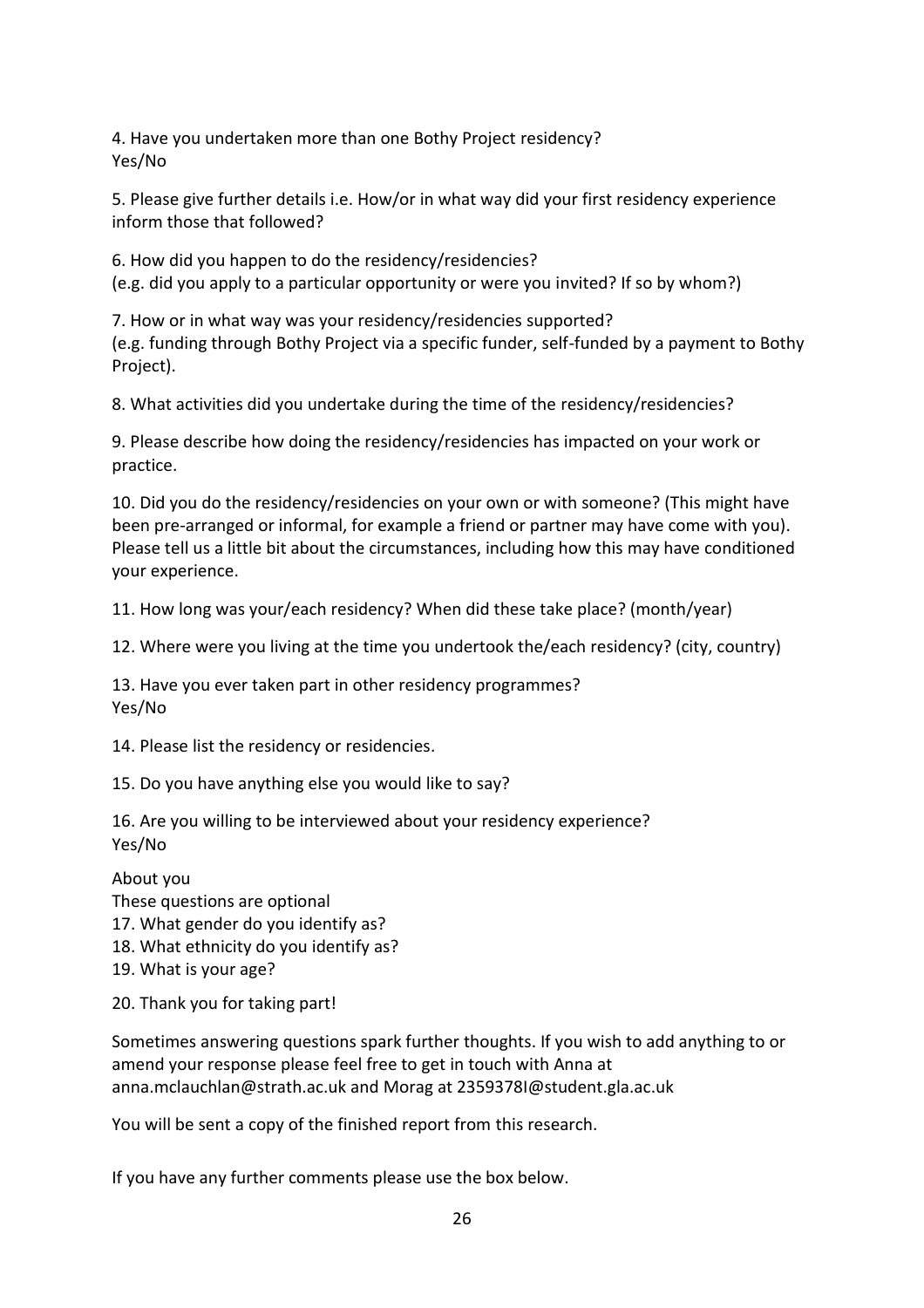# <span id="page-26-0"></span>Appendix 3: Email(s) sent to participants

Title: Seeking your experience of Bothy Project

Dear friend,

I hope this finds you well. I am writing to you because in the past you have undertaken a Bothy Project residency or worked with us in another capacity. Two researchers, Anna McLauchlan and Morag Iles, are now doing an independent study of Bothy Project. (You may have noticed Bothy connected writing in MAP Magazine edited by Anna https://mapmagazine.co.uk/locating-this-collection and Morag is a PhD researcher with SGSAH https://www.sgsah.ac.uk/research/ces17-18/headline\_569887\_en.html). Together they aim to find out more about the experiences of people who have undertaken Bothy Project residencies, information that is also useful to Bothy Project.

Survey of your experience

We would love to find out about your experience and how the residency has informed your practice. Please complete this short survey:

https://forms.office.com/Pages/ResponsePage.aspx?id=KVxybjp2UE-

B8i4lTwEzyDOVDpsZJ9pPqPDZHx0iIE9UNVc5SlZTR1Y3NzVPS0hIVFlaR1pLN0RSUy4u The survey should take no longer than 15 minutes, although this depends on how much you would like to say.

An overview of what happens to the information you give is available from the link – but feel free to contact Anna (anna.mclauchlan@strath.ac.uk) and Morag (m.iles.1@research.gla.ac.uk) if you would like to find out more in advance.

The survey will close 4pm Friday 6 December 2019.

Thank you and best wishes,

Lesley

--

Lesley Young Programme Co-ordinator

Bothy Project Studio 106, Creative Floor CodeBase 38 Castle Terrace Edinburgh EH3 9DZ

www.thebothyproject.org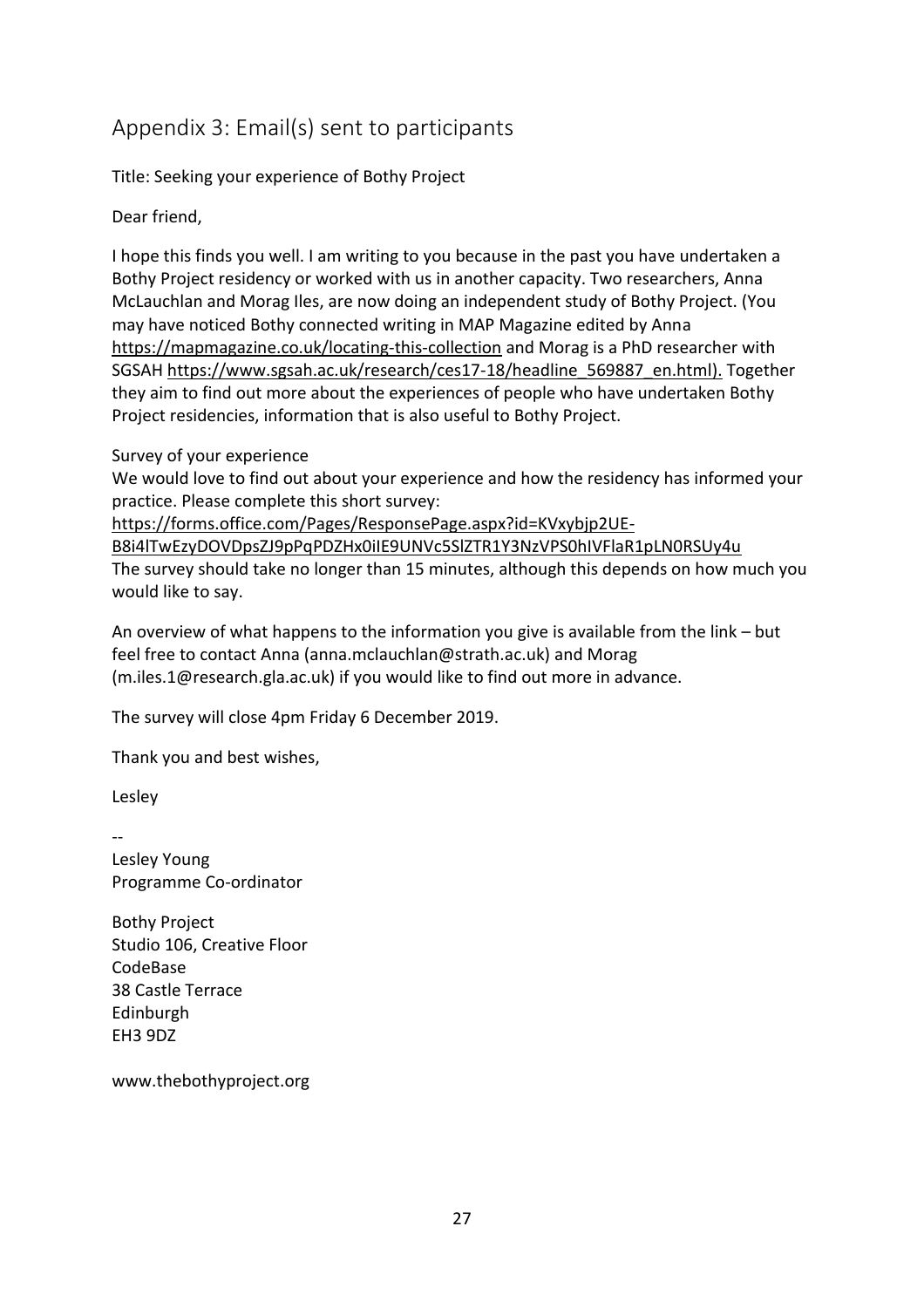# <span id="page-27-0"></span>Appendix 4: Time taken to complete the survey and further comments

The survey was estimated to take 15 minutes, although it was noted that this would depend on how much the participant would like to say. Twenty-three participants took fewer than 15 minutes and of those, 15 took fewer than 10 minutes. Eight were between 15 minutes and 20 minutes, and 11 took longer than 20 minutes but less than 40. There were three extremes, one appeared to have taken 4 seconds, another submitted a full day after they had originally opened the survey link, and one participant finished the survey 9 days after they had begun.

Four participants responded with further comments (as stated above in Section 8, 27 responded to the earlier open question 'Do you have anything else you would like to say?'). Three reiterated that they are happy to be contacted further with regards to the study, two of these expressing their thanks and gratitude to Bothy Project. In relation to this research one was 'Very curious about the outcome!', presumably of this research.

## <span id="page-27-1"></span>Appendix 5: What participants do - work, job or practice in detail

Of the 45 people who participated, 29 people identified themselves with one activity. Of those 29, 14 were 'artists', either directly (4), visual artists (5), one stated art practice (1), another freelance artist (1). The term 'artist' can capture a hugely diverse range of activities and within the term artist, three gave fuller responses: "artist, photography and education" (1); "artist, that does research and writing" (1) and "interdisciplinary artist - maker, curator, dramaturg, writer" (1).

Four of those who identified themselves with one activity directly cited writing in some way: poetry (2), playwright (1) and 'writing creative non-fiction' (1). A further four were academic or research orientated: Research (1), Academic (1) and two described research for specific projects. Of the final six, there was a creative practitioner (1), animator (1), artist technician (1), Composer (1), Glass Artist (1), Sculptor (1) and a Textile Designer (1).

Almost one-third (16) of the participants described what they do (that is, their job or practice that informed the reasoning behind them doing a Bothy Project residency) as two (13) or three (3) things. Seven of the 'two things' group also identified primarily as 'artist', four of those directly – of that group two were academic in some way (Professor; Studying for a Masters) but there was also an arts administrator and a hut enthusiast! There were two 'visual artists' – one who made music and the other was a lecturer.

Also in the 'two things' group were two curators, one associated with film programming and another PhD researcher, then four others involved with writing (associated with film directing; being a poet *and* essayist; a playwright *and* writer; and finally an academic). Of the three people that listed three activities one was orientated around music, one animation and the other stated a mix of trend forecasting, authorship and design.

People might primarily frame themselves as artists because Bothy Project is understood as existing within an art realm or world. "Bothy Project is a charitable organisation offering opportunities for artists and other creatives to conduct residencies in unique and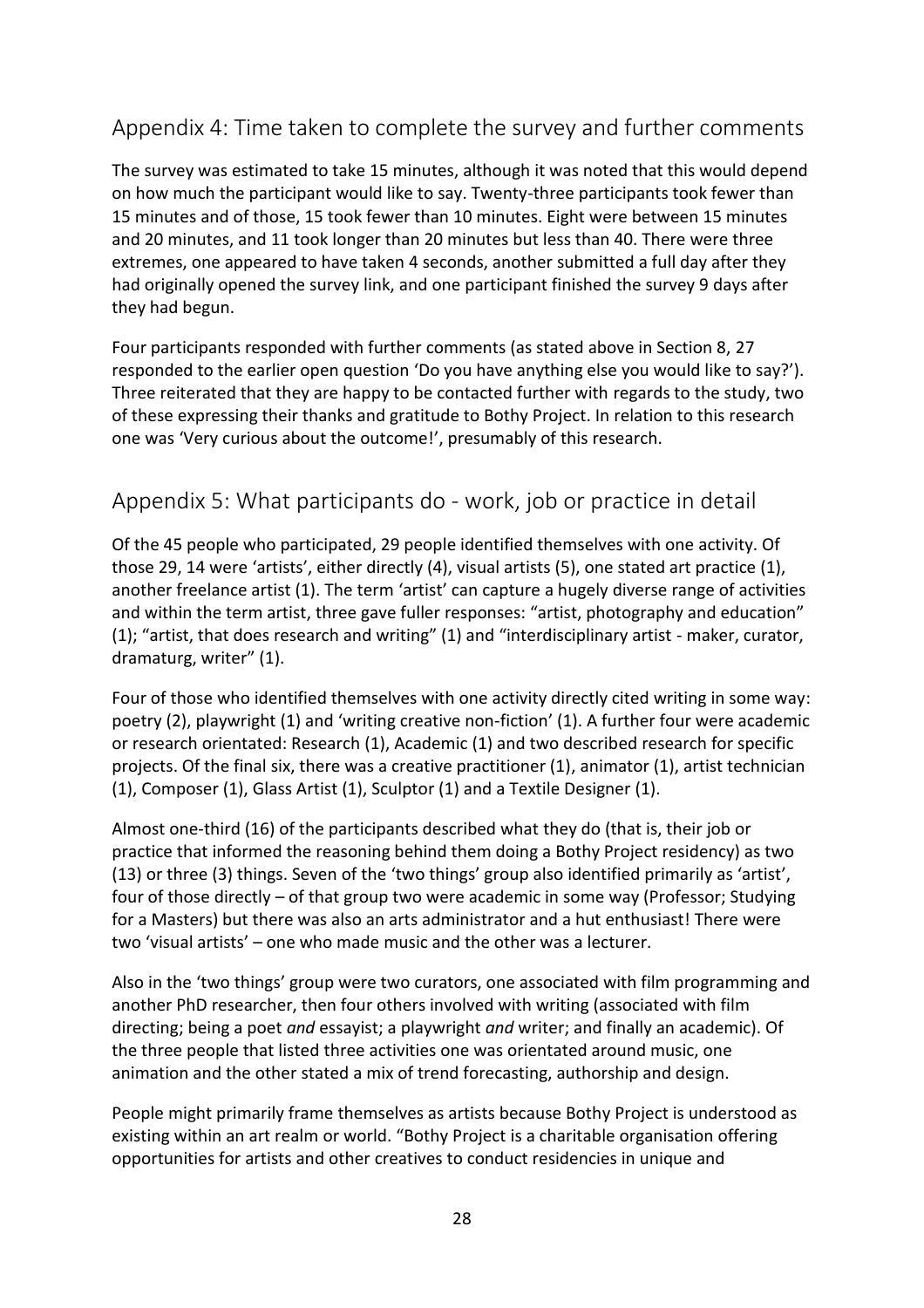inspirational environments."<sup>18</sup> Conceivably someone who identifies as an artist and lecturer in relation to Bothy Project might switch their priority to 'lecturer and artist' in an academic situation.

# <span id="page-28-0"></span>Appendix 6: Other residencies

An overview of participants' engagement with other residencies was provided in Section 3.d. An expansion of that summary is provided in Table 1 below in relation to the UK residencies and Table 2 for those outside of the UK.

Table 1: An overview of all the other UK residencies survey respondents had done with information about the associated location and devolved nation.

| <b>UK residency</b>                                      | Location          | <b>Devolved nation</b> |
|----------------------------------------------------------|-------------------|------------------------|
| <b>Baltic Centre for Contemporary Art</b>                | Gateshead         | England                |
| Berwick Visual Arts Residency (Film Festival)            | Berwick-upon-     | England                |
|                                                          | Tweed             |                        |
| <b>Grizedale Arts Writing Residency</b>                  | Cumbria           | England                |
| House of Illustration (Illustrator in Residence)         | London            | England                |
| Metal [Assume this is 'Time + Space' residency]          | Either Liverpool, | England                |
|                                                          | Peterborough or   |                        |
|                                                          | London            |                        |
| Poet in Residence at The Polar Museum                    | Cambridge         | England                |
| The Florence Trust                                       | London            | England                |
| <b>Whitechapel Gallery</b>                               | London            | England                |
| <b>Wysing Arts</b>                                       | Cambridgeshire    | England                |
| Yorkshire Sculpture Park                                 | Wakefield         | England                |
| Beyond boundaries                                        | Londonderry       | Northern Ireland       |
| <b>CCA Creative Lab</b>                                  | Glasgow           | Scotland               |
| <b>Common Ground Residency</b>                           | <b>Braemar</b>    | Scotland               |
| Cove Park (referred to by 9 people $-$ 3 had done the    | Cove              | Scotland               |
| residency once, one twice and one three times. Another   |                   |                        |
| 4 referred to specific programmes: Jerwood, self-funded, |                   |                        |
| Visual Arts Residency, and Writing Residency with        |                   |                        |
| Playwrights' Studio Scotland).                           |                   |                        |
| Dance Base                                               | Edinburgh         | Scotland               |
| Deveron Arts                                             | Huntly            | Scotland               |
| Edinburgh College of Art - Glass Dept'                   | Edinburgh         | Scotland               |
| Edinburgh Sculpture Workshop Micro Residency             | Edinburgh         | Scotland               |
| Ethnograms (mini residency) lifeoffthegrid.net + ASCUS,  | Edinburgh         | Scotland               |
| Dovecot studios                                          |                   |                        |
| Hawthornden (referred to by 3 people. One listed this as | Lasswade          | Scotland               |
| a 'Fellowship' and another as 'International Writers     |                   |                        |
| Retreat').                                               |                   |                        |
| Hospitalfield (referred to by 11 people - 4 just stated  | Arbroath          | Scotland               |
| Hospitalfield, 1 listed a Research Residency and 6 made  |                   |                        |
| reference to the Interdisciplinary Residency)            |                   |                        |

<sup>18</sup> Bothy Project. 2020. Residencies[. http://www.thebothyproject.org/residencies/](http://www.thebothyproject.org/residencies/)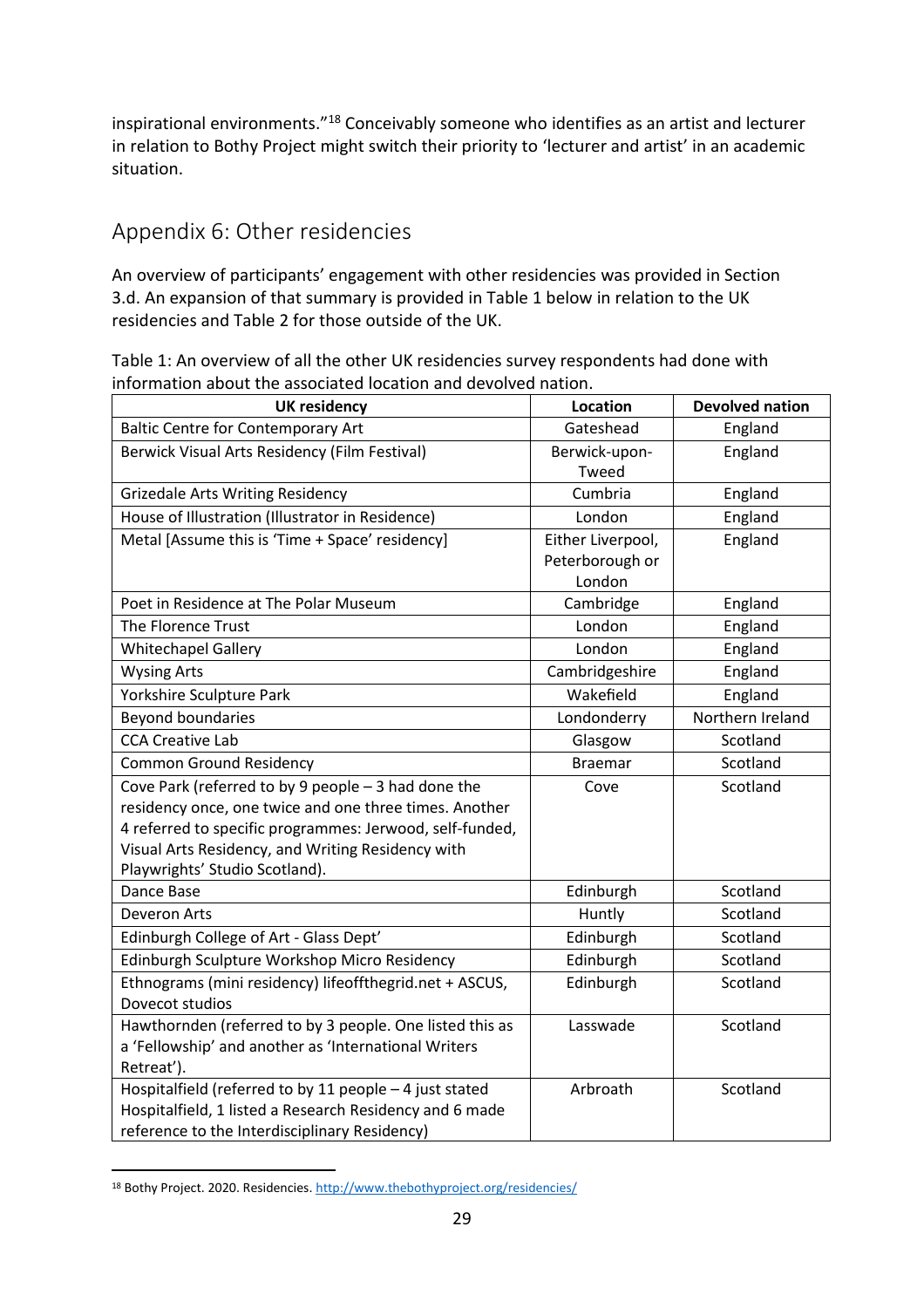| <b>UK residency</b>                                        | Location              | <b>Devolved nation</b> |
|------------------------------------------------------------|-----------------------|------------------------|
| Lemon Tree - Artist in Residence                           | Aberdeen              | Scotland               |
| <b>Mhor Farr</b>                                           | <b>Mellon Udrigal</b> | Scotland               |
| MMIM: Plus One residency                                   | Glasgow               | Scotland               |
| Outlandia                                                  | Glen Nevis,           | Scotland               |
|                                                            | Lochaber              |                        |
| Pier Arts Centre Fellowship                                | Stornoway             | Scotland               |
| Scottish Sculpture Workshop (referred to by 3 people -     | Lumsden               | Scotland               |
| one listed the residency, another that it was a Royal      |                       |                        |
| Scottish Academy Residency and another was on a            |                       |                        |
| ceramic residential week).                                 |                       |                        |
| Sabhal Mòr Ostaig - Jon Schueler Scholarship Visual Artist | Skye                  | Scotland               |
| in Residence                                               |                       |                        |
| Salmon Bothy                                               | Portsoy               | Scotland               |
| Testimony of the Rocks - Geodiversity Forum                | sailing around the    | Scotland               |
|                                                            | Atlantic Islands of   |                        |
|                                                            | Argyll                |                        |
| The Booth (Scalloway, operated by WASPS)                   | Shetland              | Scotland               |
| The Chamberlain Lab (mini residency), Strathclyde          | Glasgow               | Scotland               |
| University + ASCUS [known as the Chamberlain group         |                       |                        |
| micro-residency]                                           |                       |                        |
| The Workroom                                               | Glasgow               | Scotland               |
|                                                            |                       |                        |
| The Admiral's House (WASPS Residency)                      | Skye                  | Scotland               |
| Timespan                                                   | Helmsdale             | Scotland               |
| Gladstone's Library                                        | Hawarden              | Wales                  |

Table 2: An overview of all the other residencies outside the UK survey respondents had done with information about the associated location and country

| <b>Residency outside the UK</b>                   | Location        | Country      |
|---------------------------------------------------|-----------------|--------------|
| <b>European Union</b>                             |                 |              |
| Citizen Artist Incubator Residency                | Linz            | Austria      |
| Sammlung Lenikus                                  | Vienna          | Austria      |
| X Space Vienna                                    | Vienna          | Austria      |
| Ptarmigan - Project Exchange Residency            | Tallinn         | Estonia      |
| Cité International des Arts                       | Paris           | France       |
| Villa Vassilieff                                  | Paris           | France       |
| Ateliers Höherweg                                 | Düsseldorf      | Germany      |
| Three Sisters at Vrångsholmen, Agora Collective   | <b>Berlin</b>   | Germany      |
| Snehta Residency                                  | Athens          | Greece       |
| Callan Workhouse Union                            | Callan          | Ireland      |
| Tyrone Guthrie Centre Residency (referred to by 2 | Annaghmakerrig  | Ireland      |
| people)                                           |                 |              |
| Decompression Gathering Summer Camp - Radical     | <b>Florence</b> | Italy        |
| Intention                                         |                 |              |
| Filignano                                         | Molise          | Italy        |
| Lumen artist residency                            | Atina           | <b>Italy</b> |
| Lisbon Architecture Triennale                     | Lisbon          | Portugal     |